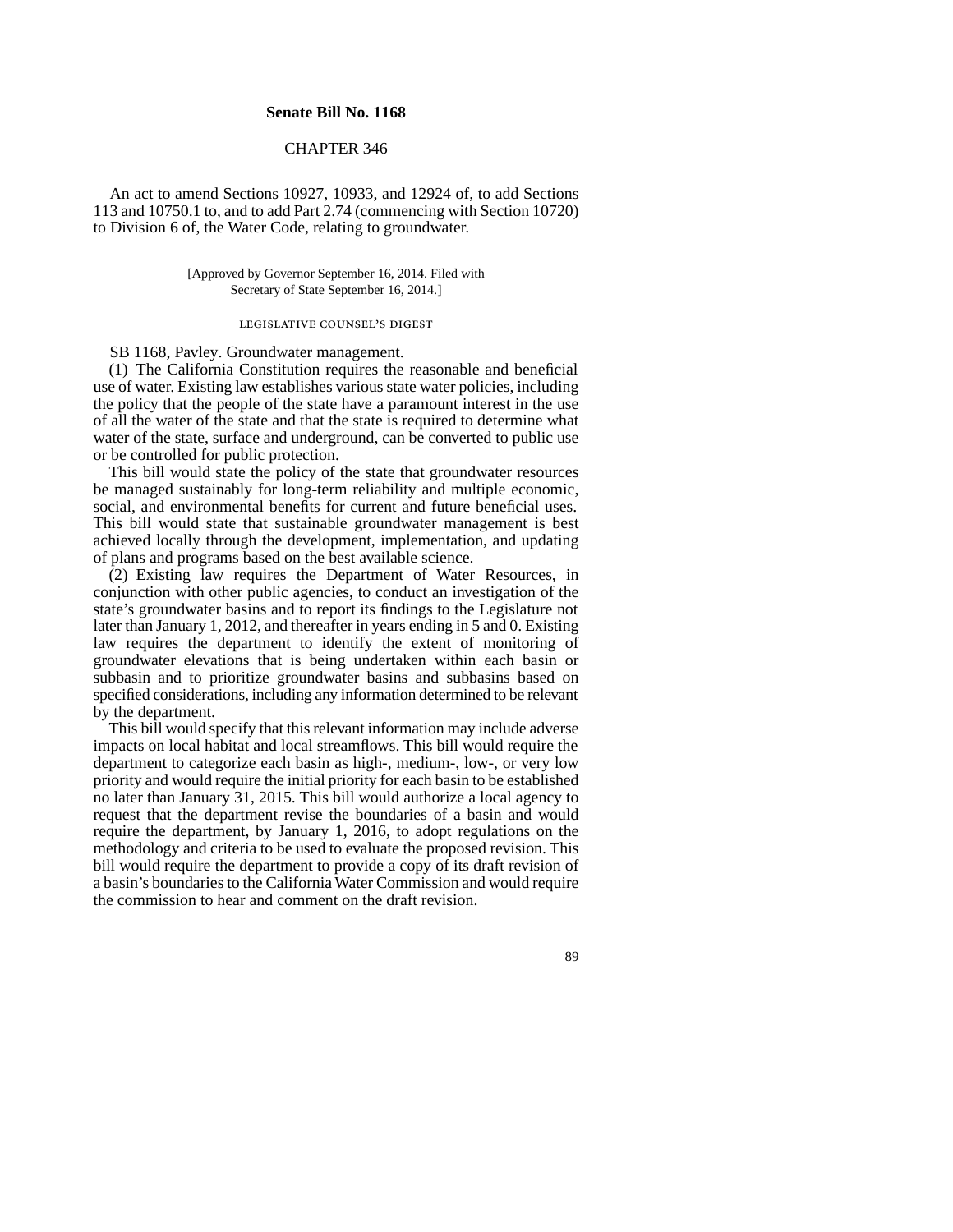(3) Existing law authorizes local agencies to adopt and implement a groundwater management plan. Existing law requires a groundwater management plan to contain specified components and requires a local agency seeking state funds administered by the Department of Water Resources for groundwater projects or groundwater quality projects to do certain things, including, but not limited to, preparing and implementing a groundwater management plan that includes basin management objectives for the groundwater basin.

This bill, with certain exceptions, would prohibit, beginning January 1, 2015, a new groundwater management plan from being adopted or an existing groundwater management plan from being renewed.

This bill would require all groundwater basins designated as high- or medium-priority basins by the Department of Water Resources that are designated as basins subject to critical conditions of overdraft to be managed under a groundwater sustainability plan or coordinated groundwater sustainability plans by January 31, 2020, and would require all other groundwater basins designated as high- or medium-priority basins to be managed under a groundwater sustainability plan or coordinated groundwater sustainability plans by January 31, 2022, except as specified. This bill would require a groundwater sustainability plan to be developed and implemented to meet the sustainability goal, established as prescribed, and would require the plan to include prescribed components. This bill would encourage and authorize basins designated as low- or very low priority basins to be managed under groundwater sustainability plans.

This bill would authorize any local agency, as defined, or combination of local agencies to elect to be a groundwater sustainability agency and would require, within 30 days of electing to be or forming a groundwater sustainability agency, the groundwater sustainability agency to inform the department of its election or formation and its intent to undertake sustainable groundwater management. This bill would provide that a county within which an area unmanaged by a groundwater sustainability agency lies is presumed to be the groundwater sustainability agency for that area and would require the county to provide a prescribed notification to the department. This bill would provide specific authority to a groundwater sustainability agency, including, but not limited to, the ability to require registration of a groundwater extraction facility, to require that a groundwater extraction facility be measured with a water-measuring device, and to regulate groundwater extraction.

This bill would authorize a groundwater sustainability agency to conduct inspections and would authorize a groundwater sustainability agency to obtain an inspection warrant. Because the willful refusal of an inspection lawfully authorized by an inspection warrant is a misdemeanor, this bill would impose a state-mandated local program by expanding the application of a crime.

(4) The California Constitution requires the state to reimburse local agencies and school districts for certain costs mandated by the state. Statutory provisions establish procedures for making that reimbursement.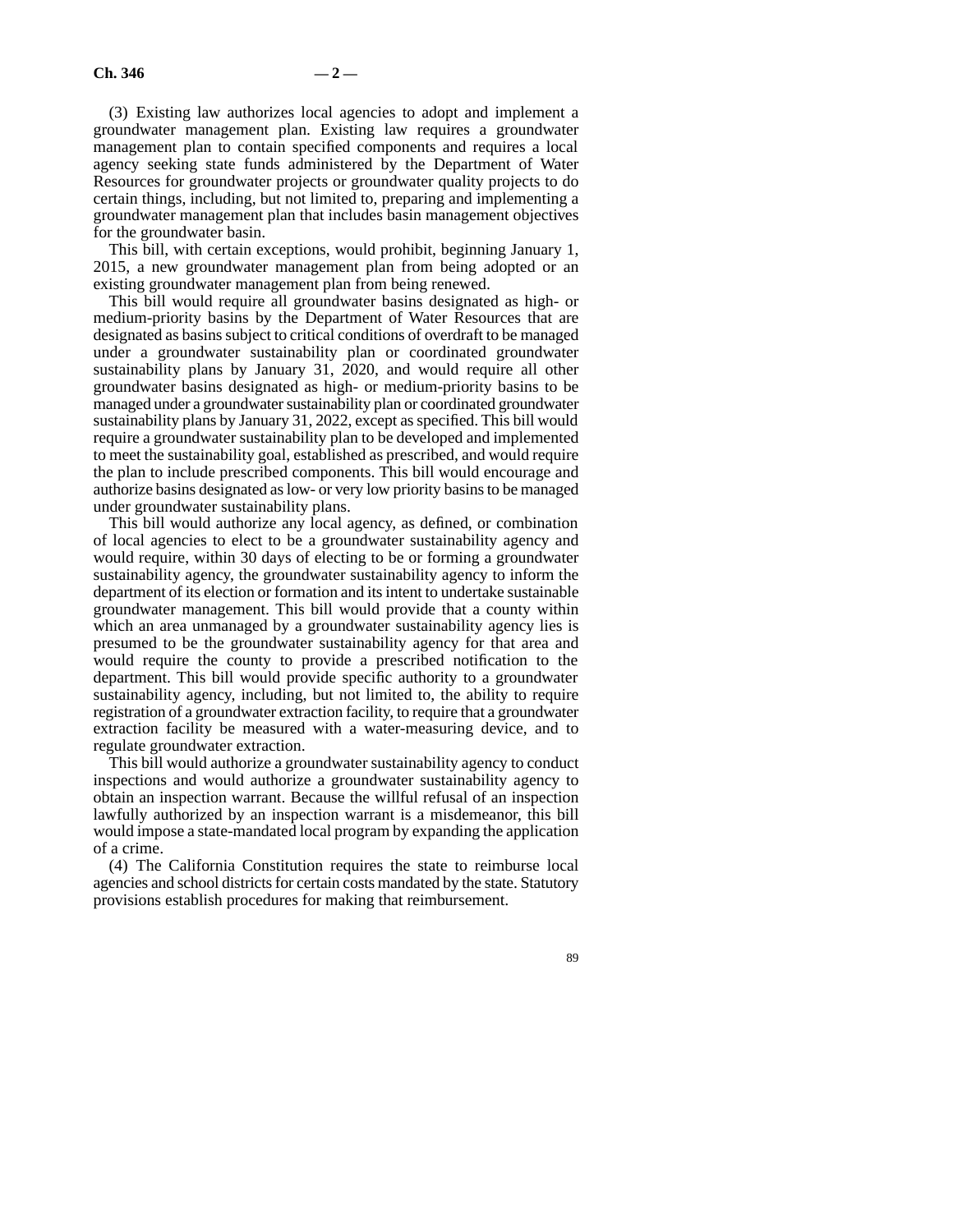This bill would provide that no reimbursement is required by this act for a specified reason.

(5) This bill would make its operation contingent on the enactment of both AB 1739 and SB 1319 of the 2013–14 Regular Session.

#### *The people of the State of California do enact as follows:*

SECTION 1. (a) The Legislature finds and declares as follows:

(1) The people of the state have a primary interest in the protection, management, and reasonable beneficial use of the water resources of the state, both surface and underground, and that the integrated management of the state's water resources is essential to meeting its water management goals.

(2) Groundwater provides a significant portion of California's water supply. Groundwater accounts for more than one-third of the water used by Californians in an average year and more than one-half of the water used by Californians in a drought year when other sources are unavailable.

(3) Excessive groundwater extraction can cause overdraft, failed wells, deteriorated water quality, environmental damage, and irreversible land subsidence that damages infrastructure and diminishes the capacity of aquifers to store water for the future.

(4) When properly managed, groundwater resources will help protect communities, farms, and the environment against prolonged dry periods and climate change, preserving water supplies for existing and potential beneficial use.

(5) Failure to manage groundwater to prevent long-term overdraft infringes on groundwater rights.

(6) Groundwater resources are most effectively managed at the local or regional level.

(7) Groundwater management will not be effective unless local actions to sustainably manage groundwater basins and subbasins are taken.

(8) Local and regional agencies need to have the necessary support and authority to manage groundwater sustainably.

(9) In those circumstances where a local groundwater management agency is not managing its groundwater sustainably, the state needs to protect the resource until it is determined that a local groundwater management agency can sustainably manage the groundwater basin or subbasin.

(10) Information on the amount of groundwater extraction, natural and artificial recharge, and groundwater evaluations are critical for effective management of groundwater.

(11) Sustainable groundwater management in California depends upon creating more opportunities for robust conjunctive management of surface water and groundwater resources. Climate change will intensify the need to recalibrate and reconcile surface water and groundwater management strategies.

(b) It is, therefore, the intent of the Legislature to do all of the following: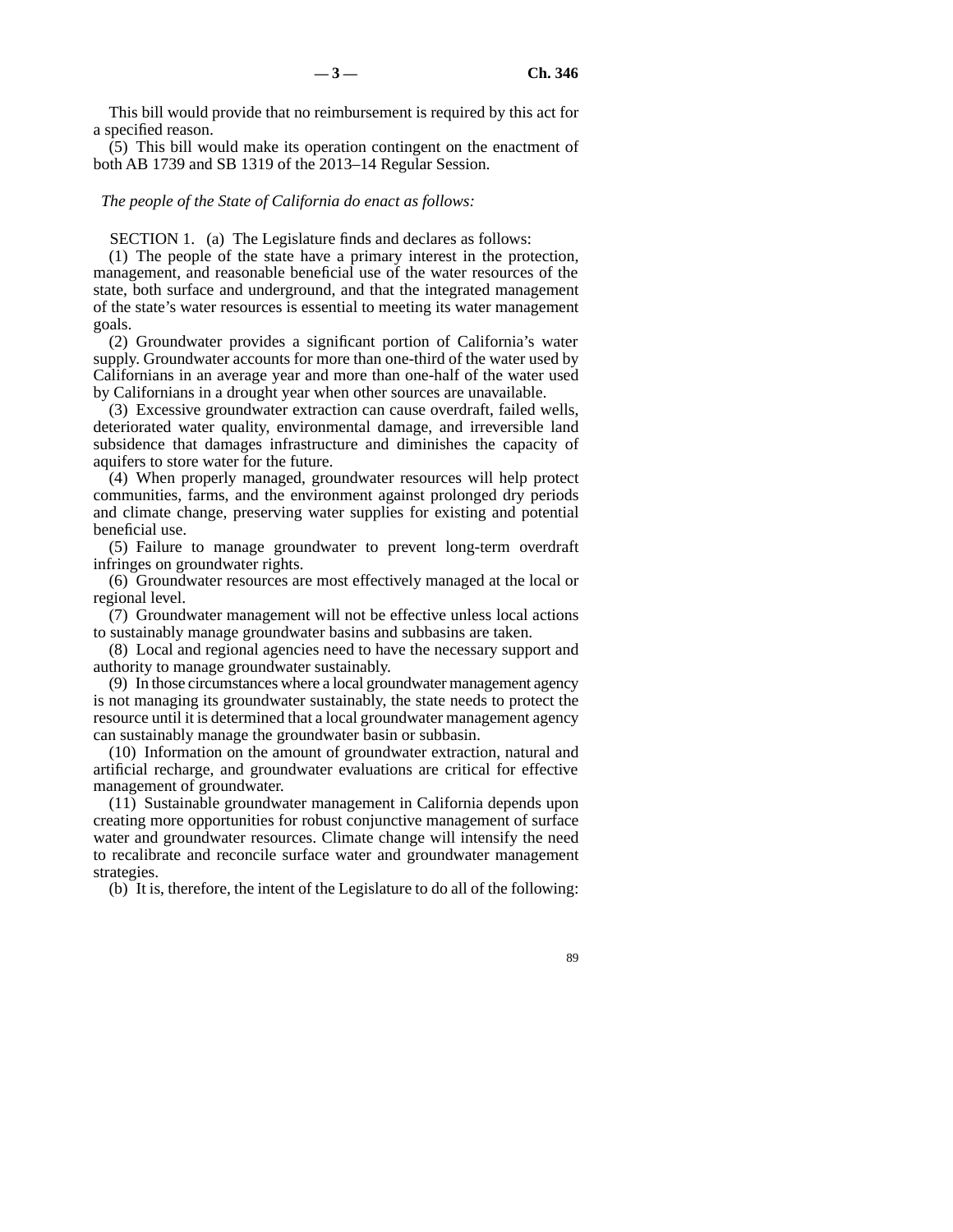(1) To provide local and regional agencies the authority to sustainably manage groundwater.

(2) To provide that if no local groundwater agency or agencies provide sustainable groundwater management for a groundwater basin or subbasin, the state has the authority to develop and implement an interim plan until the time the local groundwater sustainability agency or agencies can assume management of the basin or subbasin.

(3) To require the development and reporting of those data necessary to support sustainable groundwater management, including those data that help describe the basin's geology, the short- and long-term trends of the basin's water balance, and other measures of sustainability, and those data necessary to resolve disputes regarding sustainable yield, beneficial uses, and water rights.

(4) To respect overlying and other proprietary rights to groundwater.

(5) To recognize and preserve the authority of cities and counties to manage groundwater pursuant to their police powers.

SEC. 2. Section 113 is added to the Water Code, to read:

113. It is the policy of the state that groundwater resources be managed sustainably for long-term reliability and multiple economic, social, and environmental benefits for current and future beneficial uses. Sustainable groundwater management is best achieved locally through the development, implementation, and updating of plans and programs based on the best available science.

SEC. 3. Part 2.74 (commencing with Section 10720) is added to Division 6 of the Water Code, to read:

## PART 2.74. SUSTAINABLE GROUNDWATER MANAGEMENT

#### Chapter 1. General Provisions

10720. This part shall be known, and may be cited, as the "Sustainable Groundwater Management Act."

10720.1. In enacting this part, it is the intent of the Legislature to do all of the following:

(a) To provide for the sustainable management of groundwater basins.

(b) To enhance local management of groundwater consistent with rights to use or store groundwater and Section 2 of Article X of the California Constitution. It is the intent of the Legislature to preserve the security of water rights in the state to the greatest extent possible consistent with the sustainable management of groundwater.

(c) To establish minimum standards for sustainable groundwater management.

(d) To provide local groundwater agencies with the authority and the technical and financial assistance necessary to sustainably manage groundwater.

(e) To avoid or minimize subsidence.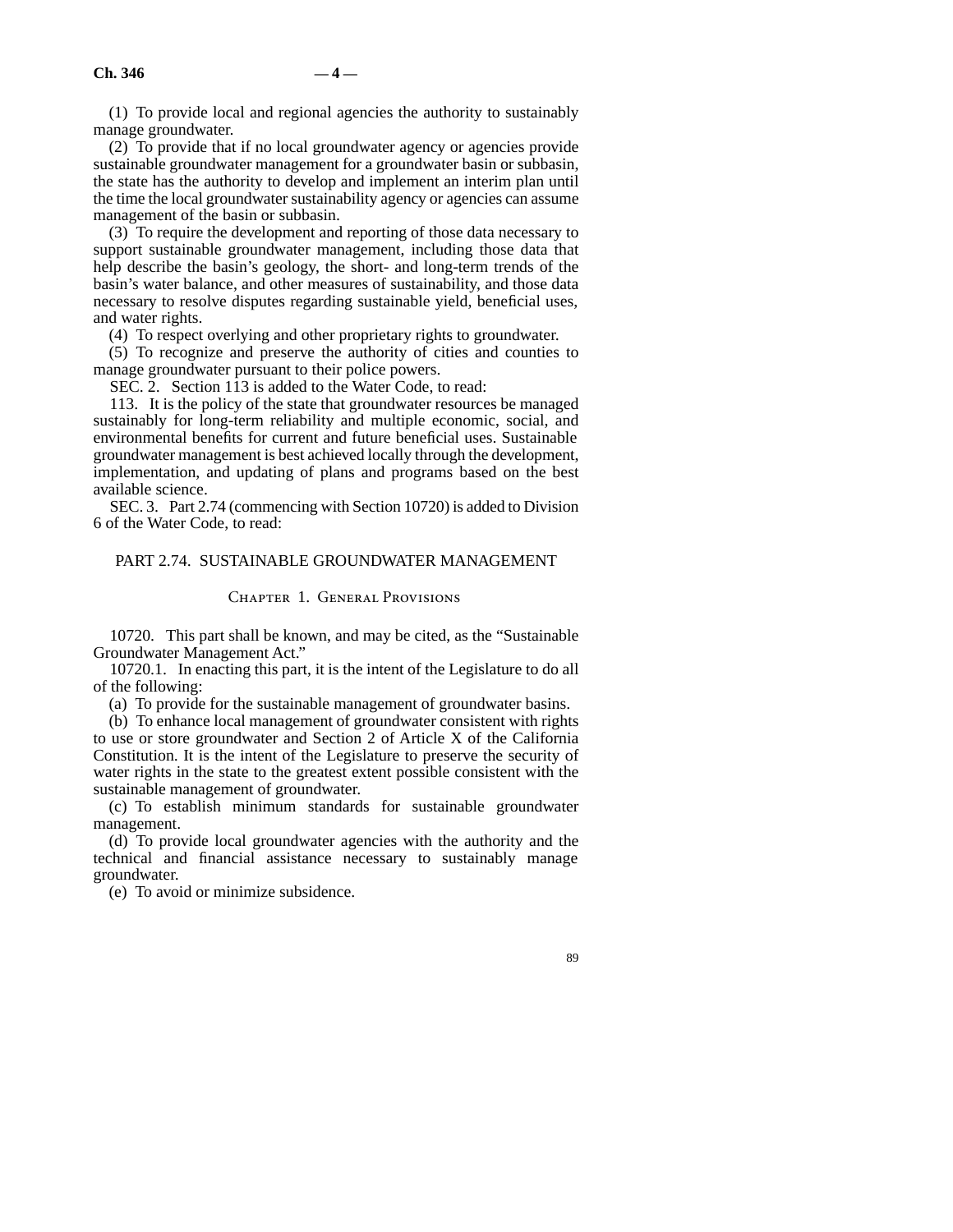(f) To improve data collection and understanding about groundwater.

(g) To increase groundwater storage and remove impediments to recharge.

(h) To manage groundwater basins through the actions of local governmental agencies to the greatest extent feasible, while minimizing state intervention to only when necessary to ensure that local agencies manage groundwater in a sustainable manner.

10720.3. (a) This part applies to all groundwater basins in the state.

(b) To the extent authorized under federal or tribal law, this part applies to an Indian tribe and to the federal government, including, but not limited to, the United States Department of Defense.

(c) The federal government or any federally recognized Indian tribe, appreciating the shared interest in assuring the sustainability of groundwater resources, may voluntarily agree to participate in the preparation or administration of a groundwater sustainability plan or groundwater management plan under this part through a joint powers authority or other agreement with local agencies in the basin. A participating tribe shall be eligible to participate fully in planning, financing, and management under this part, including eligibility for grants and technical assistance, if any exercise of regulatory authority, enforcement, or imposition and collection of fees is pursuant to the tribe's independent authority and not pursuant to authority granted to a groundwater sustainability agency under this part.

(d) In an adjudication of rights to the use of groundwater, and in the management of a groundwater basin or subbasin by a groundwater sustainability agency or by the board, federally reserved water rights to groundwater shall be respected in full. In case of conflict between federal and state law in that adjudication or management, federal law shall prevail. The voluntary or involuntary participation of a holder of rights in that adjudication or management shall not subject that holder to state law regarding other proceedings or matters not authorized by federal law. This subdivision is declaratory of existing law.

10720.5. (a) Groundwater management pursuant to this part shall be consistent with Section 2 of Article X of the California Constitution. Nothing in this part modifies rights or priorities to use or store groundwater consistent with Section 2 of Article X of the California Constitution, except that in basins designated medium- or high-priority basins by the department, no extraction of groundwater between January 1, 2015, and the date of adoption of a groundwater sustainability plan pursuant to this part, whichever is sooner, may be used as evidence of, or to establish or defend against, any claim of prescription.

(b) Nothing in this part, or in any groundwater management plan adopted pursuant to this part, determines or alters surface water rights or groundwater rights under common law or any provision of law that determines or grants surface water rights.

10720.7. (a) (1) By January 31, 2020, all basins designated as high- or medium-priority basins by the department that have been designated in Bulletin 118, as may be updated or revised on or before January 1, 2017, as basins that are subject to critical conditions of overdraft shall be managed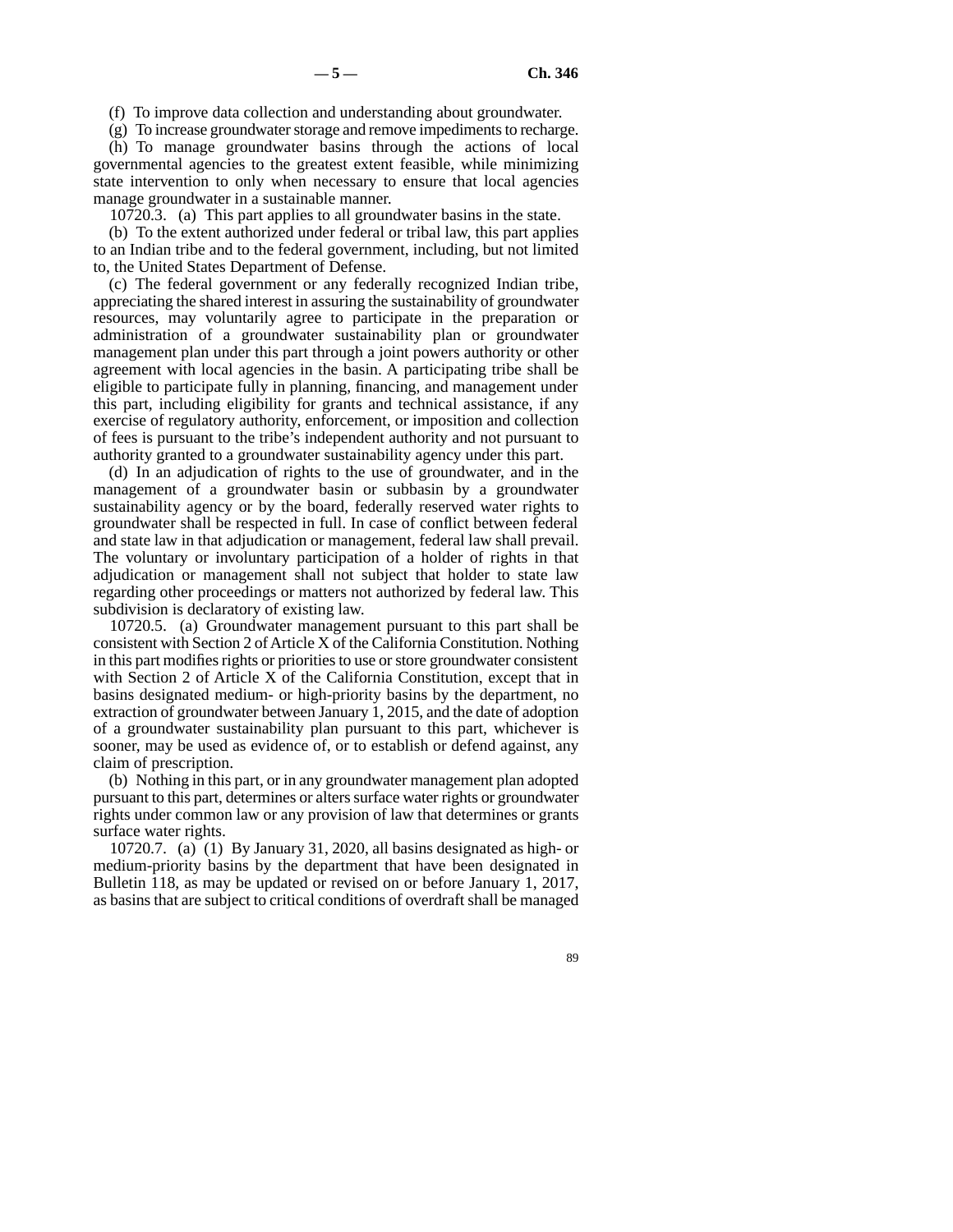under a groundwater sustainability plan or coordinated groundwater sustainability plans pursuant to this part.

(2) By January 31, 2022, all basins designated as high- or medium-priority basins by the department that are not subject to paragraph (1) shall be managed under a groundwater sustainability plan or coordinated groundwater sustainability plans pursuant to this part.

(b) The Legislature encourages and authorizes basins designated as lowand very low priority basins by the department to be managed under groundwater sustainability plans pursuant to this part. Chapter 11 (commencing with Section 10735) does not apply to a basin designated as a low- or very low priority basin.

10720.8. (a) Except as provided in subdivision (e), this part does not apply to the following adjudicated areas or a local agency that conforms to the requirements of an adjudication of water rights for one of the following adjudicated areas:

- (1) Beaumont Basin.
- (2) Brite Basin.
- (3) Central Basin.
- (4) Chino Basin.
- (5) Cucamonga Basin.
- (6) Cummings Basin.
- (7) Goleta Basin.
- (8) Lytle Basin.
- (9) Main San Gabriel Basin.
- (10) Mojave Basin Area.
- (11) Puente Basin.
- (12) Raymond Basin.
- (13) Rialto-Colton Basin.
- (14) Riverside Basin.
- (15) San Bernardino Basin Area.
- (16) San Jacinto Basin.
- (17) Santa Margarita River Watershed.
- (18) Santa Maria Valley Basin.
- (19) Santa Paula Basin.
- (20) Scott River Stream System.
- (21) Seaside Basin.
- (22) Six Basins.
- (23) Tehachapi Basin.
- (24) Upper Los Angeles River Area.
- (25) Warren Valley Basin.
- (26) West Coast Basin.

(b) The Antelope Valley basin at issue in the Antelope Valley Groundwater Cases (Judicial Council Coordination Proceeding Number 4408) shall be treated as an adjudicated basin pursuant to this section if the superior court issues a final judgment, order, or decree.

(c) Any groundwater basin or portion of a groundwater basin in Inyo County managed pursuant to the terms of the stipulated judgment in City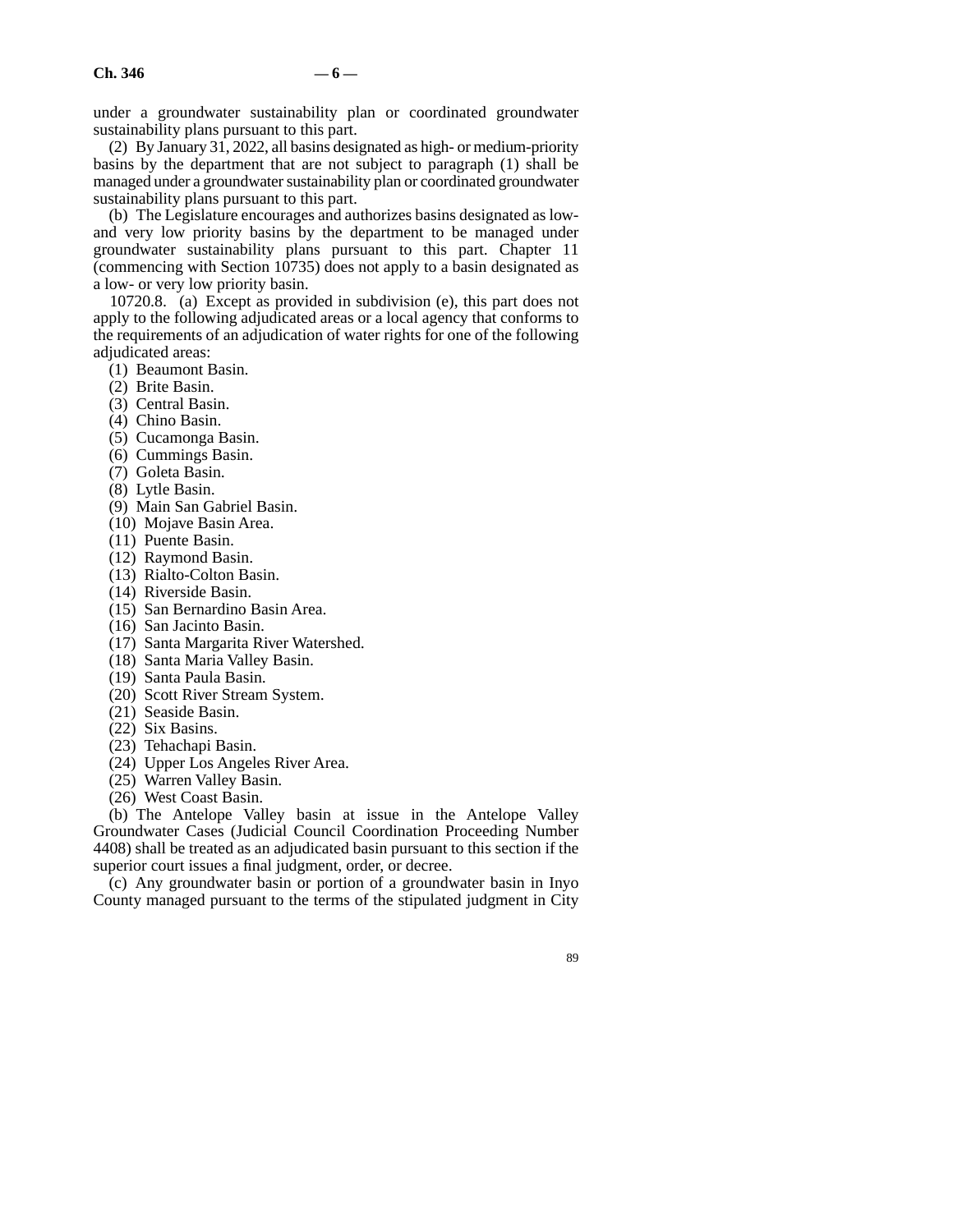of Los Angeles v. Board of Supervisors of the County of Inyo, et al. (Inyo County Case No. 12908) shall be treated as an adjudicated area pursuant to this section.

(d) The Los Osos Groundwater Basin at issue in Los Osos Community Service District v. Southern California Water Company [Golden State Water Company] et al. (San Luis Obispo County Superior Court Case No. CV 040126) shall be treated as an adjudicated basin pursuant to this section if the superior court issues a final judgment, order, or decree.

(e) If an adjudication action has determined the rights to extract groundwater for only a portion of a basin, subdivisions (a), (b), (c), and (d) apply only within the area for which the adjudication action has determined those rights.

(f) The watermaster or a local agency within a basin identified in subdivision (a) shall do all of the following:

(1) By April 1, 2016, submit to the department a copy of a governing final judgment, or other judicial order or decree, and any amendments entered before April 1, 2016.

(2) Within 90 days of entry by a court, submit to the department a copy of any amendment made and entered by the court to the governing final judgment or other judicial order or decree on or after April 1, 2016.

(3) By April 1, 2016, and annually thereafter, submit to the department a report containing the following information to the extent available for the portion of the basin subject to the adjudication:

(A) Groundwater elevation data unless otherwise submitted pursuant to Section 10932.

(B) Annual aggregated data identifying groundwater extraction for the preceding water year.

(C) Surface water supply used for or available for use for groundwater recharge or in-lieu use.

(D) Total water use.

(E) Change in groundwater storage.

(F) The annual report submitted to the court.

10720.9. All relevant state agencies, including, but not limited to, the board, the regional water quality control boards, the department, and the Department of Fish and Wildlife, shall consider the policies of this part, and any groundwater sustainability plans adopted pursuant to this part, when revising or adopting policies, regulations, or criteria, or when issuing orders or determinations, where pertinent.

### CHAPTER 2. DEFINITIONS

10721. Unless the context otherwise requires, the following definitions govern the construction of this part:

(a) "Adjudication action" means an action filed in the superior or federal district court to determine the rights to extract groundwater from a basin or store water within a basin, including, but not limited to, actions to quiet title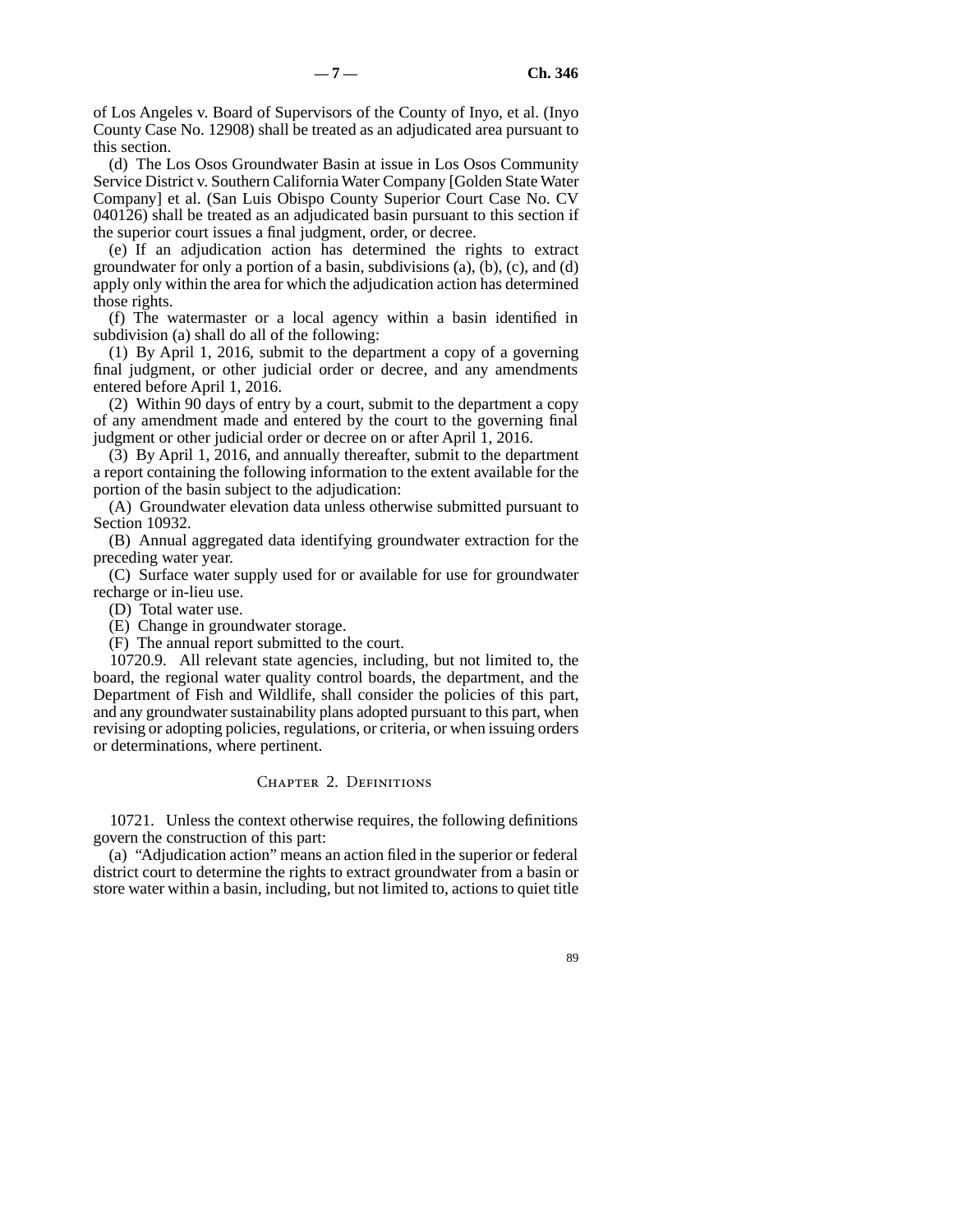respecting rights to extract or store groundwater or an action brought to impose a physical solution on a basin.

(b) "Basin" means a groundwater basin or subbasin identified and defined in Bulletin 118 or as modified pursuant to Chapter 3 (commencing with Section 10722).

(c) "Bulletin 118" means the department's report entitled "California's Groundwater: Bulletin 118" updated in 2003, as it may be subsequently updated or revised in accordance with Section 12924.

(d) "Coordination agreement" means a legal agreement adopted between two or more groundwater sustainability agencies that provides the basis for coordinating multiple agencies or groundwater sustainability plans within a basin pursuant to this part.

(e) "De minimis extractor" means a person who extracts, for domestic purposes, two acre-feet or less per year.

(f) "Governing body" means the legislative body of a groundwater sustainability agency.

(g) "Groundwater" means water beneath the surface of the earth within the zone below the water table in which the soil is completely saturated with water, but does not include water that flows in known and definite channels.

(h) "Groundwater extraction facility" means a device or method for extracting groundwater from within a basin.

(i) "Groundwater recharge" means the augmentation of groundwater, by natural or artificial means.

(j) "Groundwater sustainability agency" means one or more local agencies that implement the provisions of this part. For purposes of imposing fees pursuant to Chapter 8 (commencing with Section 10730) or taking action to enforce a groundwater sustainability plan, "groundwater sustainability agency" also means each local agency comprising the groundwater sustainability agency if the plan authorizes separate agency action.

(k) "Groundwater sustainability plan" or "plan" means a plan of a groundwater sustainability agency proposed or adopted pursuant to this part.

(*l*) "Groundwater sustainability program" means a coordinated and ongoing activity undertaken to benefit a basin, pursuant to a groundwater sustainability plan.

(m) "Local agency" means a local public agency that has water supply, water management, or land use responsibilities within a groundwater basin.

(n) "Operator" means a person operating a groundwater extraction facility. The owner of a groundwater extraction facility shall be conclusively presumed to be the operator unless a satisfactory showing is made to the governing body of the groundwater sustainability agency that the groundwater extraction facility actually is operated by some other person.

(o) "Owner" means a person owning a groundwater extraction facility or an interest in a groundwater extraction facility other than a lien to secure the payment of a debt or other obligation.

(p) "Personal information" has the same meaning as defined in Section 1798.3 of the Civil Code.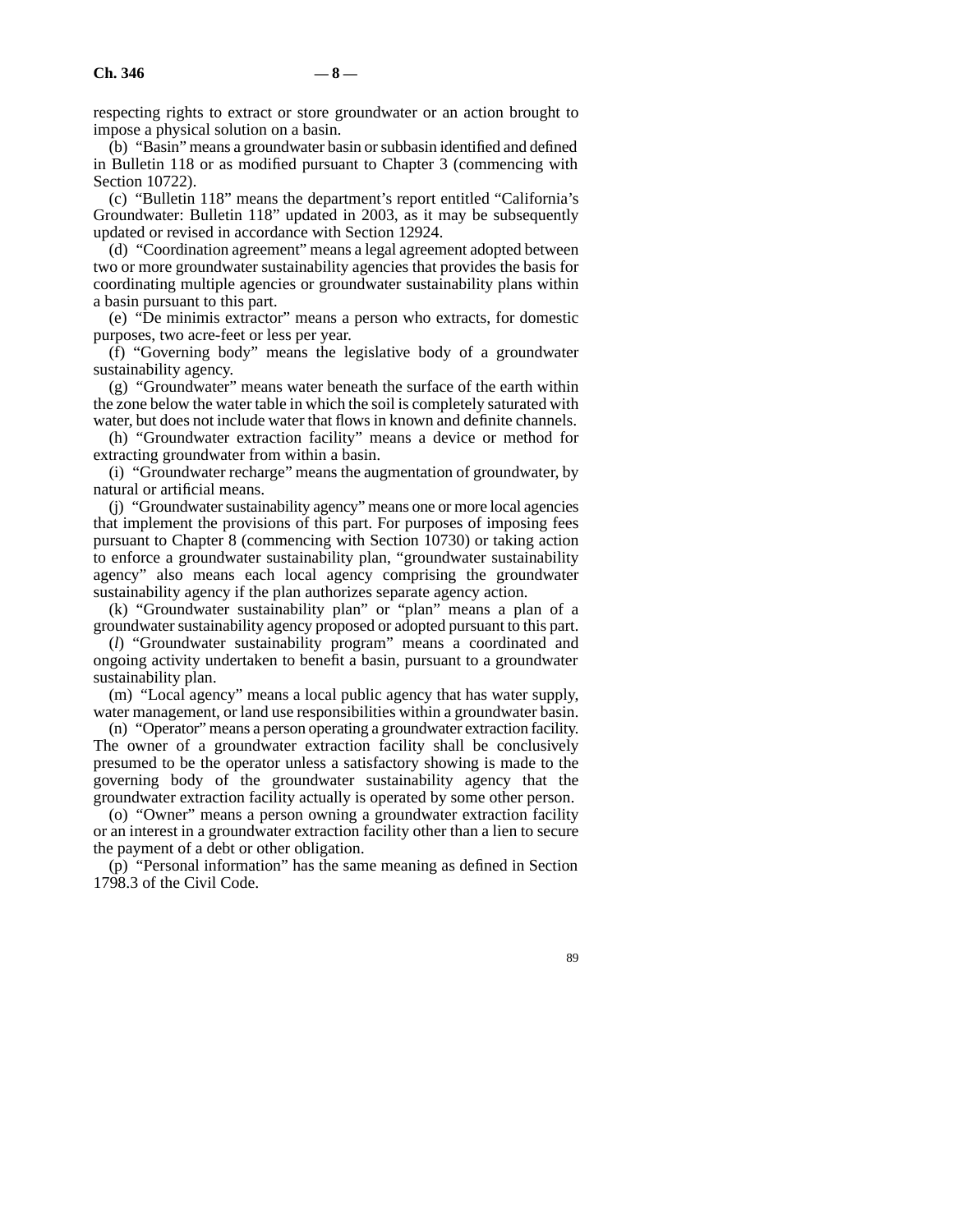(q) "Planning and implementation horizon" means a 50-year time period over which a groundwater sustainability agency determines that plans and measures will be implemented in a basin to ensure that the basin is operated within its sustainable yield.

(r) "Public water system" has the same meaning as defined in Section 116275 of the Health and Safety Code.

(s) "Recharge area" means the area that supplies water to an aquifer in a groundwater basin.

(t) "Sustainability goal" means the existence and implementation of one or more groundwater sustainability plans that achieve sustainable groundwater management by identifying and causing the implementation of measures targeted to ensure that the applicable basin is operated within its sustainable yield.

(u) "Sustainable groundwater management" means the management and use of groundwater in a manner that can be maintained during the planning and implementation horizon without causing undesirable results.

(v) "Sustainable yield" means the maximum quantity of water, calculated over a base period representative of long-term conditions in the basin and including any temporary surplus, that can be withdrawn annually from a groundwater supply without causing an undesirable result.

(w) "Undesirable result" means one or more of the following effects caused by groundwater conditions occurring throughout the basin:

(1) Chronic lowering of groundwater levels indicating a significant and unreasonable depletion of supply if continued over the planning and implementation horizon. Overdraft during a period of drought is not sufficient to establish a chronic lowering of groundwater levels if extractions and recharge are managed as necessary to ensure that reductions in groundwater levels or storage during a period of drought are offset by increases in groundwater levels or storage during other periods.

(2) Significant and unreasonable reduction of groundwater storage.

(3) Significant and unreasonable seawater intrusion.

(4) Significant and unreasonable degraded water quality, including the migration of contaminant plumes that impair water supplies.

(5) Significant and unreasonable land subsidence that substantially interferes with surface land uses.

(6) Surface water depletions that have significant and unreasonable adverse impacts on beneficial uses of the surface water.

(x) "Water budget" means an accounting of the total groundwater and surface water entering and leaving a basin including the changes in the amount of water stored.

(y) "Watermaster" means a watermaster appointed by a court or pursuant to other law.

(z) "Water year" means the period from October 1 through the following September 30, inclusive.

(aa) "Wellhead protection area" means the surface and subsurface area surrounding a water well or well field that supplies a public water system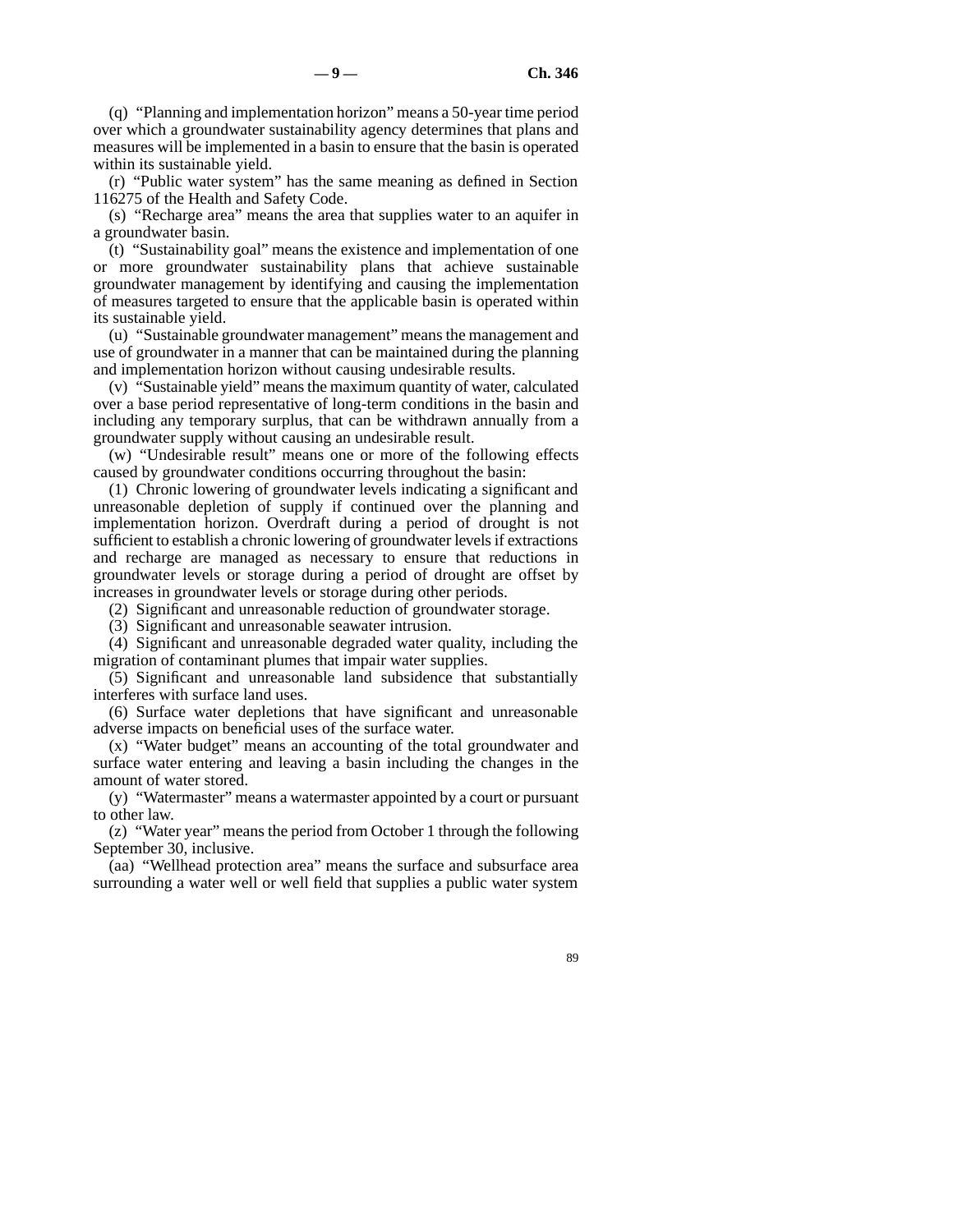through which contaminants are reasonably likely to migrate toward the water well or well field.

#### Chapter 3. Basin Boundaries

10722. Unless other basin boundaries are established pursuant to this chapter, a basin's boundaries shall be as identified in Bulletin 118.

10722.2. (a) A local agency may request that the department revise the boundaries of a basin, including the establishment of new subbasins. A local agency's request shall be supported by the following information:

(1) Information demonstrating that the proposed adjusted basin can be the subject of sustainable groundwater management.

(2) Technical information regarding the boundaries of, and conditions in, the proposed adjusted basin.

(3) Information demonstrating that the entity proposing the basin boundary adjustment consulted with interested local agencies and public water systems in the affected basins before filing the proposal with the department.

(4) Other information the department deems necessary to justify revision of the basin's boundary.

(b) By January 1, 2016, the department shall adopt regulations regarding the information required to comply with subdivision (a), including the methodology and criteria to be used to evaluate the proposed revision. The department shall adopt the regulations, including any amendments thereto, authorized by this section as emergency regulations in accordance with the Administrative Procedure Act (Chapter 3.5 (commencing with Section 11340) of Part 1 of Division 3 of Title 2 of the Government Code). The adoption of these regulations is an emergency and shall be considered by the Office of Administrative Law as necessary for the immediate preservation of the public peace, health and safety, or general welfare. Notwithstanding the Administrative Procedure Act, emergency regulations adopted by the department pursuant to this section shall not be subject to review by the Office of Administrative Law and shall remain in effect until revised by the department.

(c) Methodology and criteria established pursuant to subdivision (b) shall address all of the following:

(1) How to assess the likelihood that the proposed basin can be sustainably managed.

(2) How to assess whether the proposed basin would limit the sustainable management of adjacent basins.

(3) How to assess whether there is a history of sustainable management of groundwater levels in the proposed basin.

(d) Prior to adopting and finalizing the regulations, the department shall conduct three public meetings to consider public comments. The department shall publish the draft regulations on its Internet Web site at least 30 days before the public meetings. One meeting shall be conducted at a location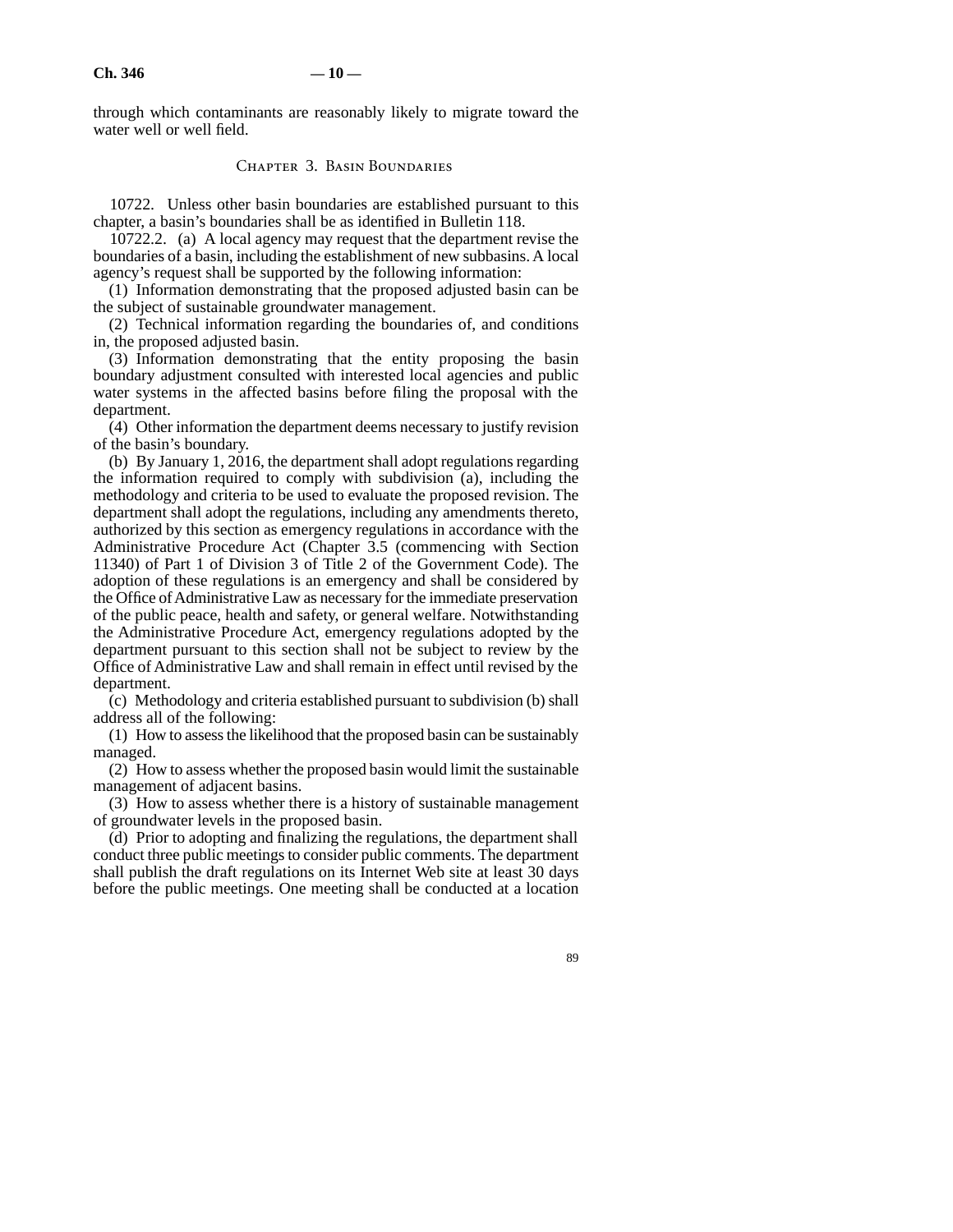in northern California, one meeting shall be conducted at a location in the central valley of California, and one meeting shall be conducted at a location in southern California.

(e) The department shall provide a copy of its draft revision of a basin's boundaries to the California Water Commission. The California Water Commission shall hear and comment on the draft revision within 60 days after the department provides the draft revision to the commission.

10722.4. (a) Pursuant to Section 10933, for the purposes of this part the department shall categorize each basin as one of the following priorities:

(1) High priority.

(2) Medium priority.

(3) Low priority.

(4) Very low priority.

(b) The initial priority for each basin shall be established by the department pursuant to Section 10933 no later than January 31, 2015.

(c) Any time the department updates Bulletin 118 boundaries pursuant to subdivision (b) of Section 12924, the department shall reassess the prioritization pursuant to Section 10933.

(d) Any time the department changes the basin priorities pursuant to Section 10933, if a basin is elevated to a medium- or high-priority basin after January 31, 2015, a local agency shall have two years from the date of reprioritization to either establish a groundwater sustainability agency pursuant to Chapter 4 (commencing with Section 10723) and five years from the date of reprioritization to adopt a groundwater sustainability plan pursuant to Chapter 6 (commencing with Section 10727) or two years to satisfy the requirements of Section 10733.6.

Chapter 4. Establishing Groundwater Sustainability Agencies

10723. (a) Except as provided in subdivision (c), any local agency or combination of local agencies overlying a groundwater basin may elect to be a groundwater sustainability agency for that basin.

(b) Before electing to be a groundwater sustainability agency, and after publication of notice pursuant to Section 6066 of the Government Code, the local agency or agencies shall hold a public hearing in the county or counties overlying the basin.

(c) (1) Except as provided in paragraph (2), the following agencies created by statute to manage groundwater shall be deemed the exclusive local agencies within their respective statutory boundaries with powers to comply with this part:

(A) Alameda County Flood Control and Water Conservation District, Zone 7.

(B) Alameda County Water District.

(C) Desert Water Agency.

(D) Fox Canyon Groundwater Management Agency.

(E) Honey Lake Valley Groundwater Management District.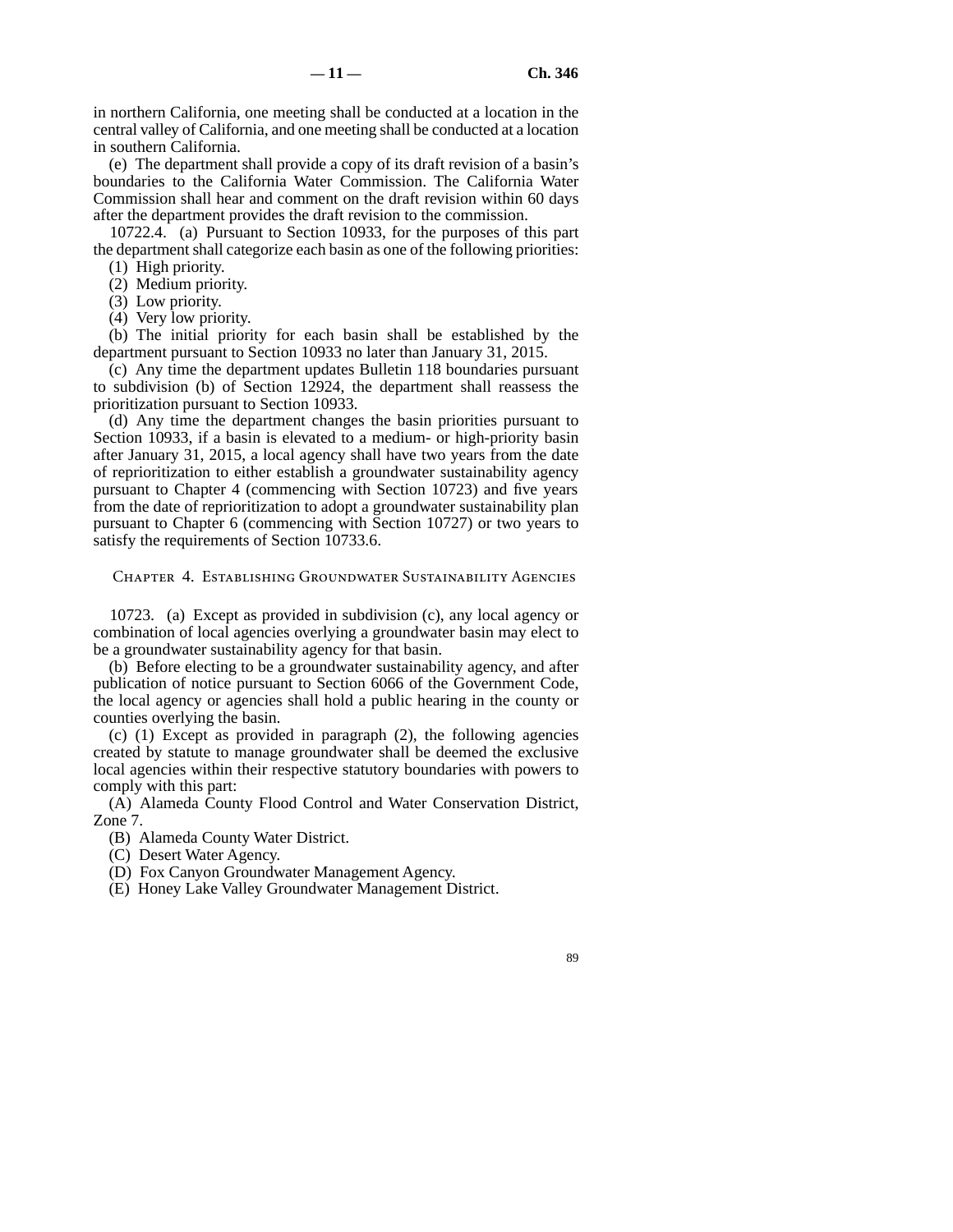- (F) Long Valley Groundwater Management District.
- (G) Mendocino City Community Services District.
- (H) Mono County Tri-Valley Groundwater Management District.
- (I) Monterey Peninsula Water Management District.
- (J) Ojai Groundwater Management Agency.
- (K) Orange County Water District.
- (L) Pajaro Valley Water Management Agency.
- (M) Santa Clara Valley Water District.
- (N) Sierra Valley Water District.
- (O) Willow Creek Groundwater Management Agency.

(2) An agency identified in this subdivision may elect to opt out of being the exclusive groundwater management agency within its statutory boundaries by sending a notice to the department, which shall be posted pursuant to Section 10733.3. If an agency identified in paragraph (1) elects to opt out of being the exclusive groundwater management agency, any other local agency or combination of local agencies operating within the statutory boundaries of the agency that has elected to opt out may notify the department pursuant to subdivision (d) of its election to be the groundwater sustainability agency.

(3) A local agency listed in paragraph (1) may comply with this part by meeting the requirements of Section 10733.6 or electing to become a groundwater sustainability agency pursuant to this section. A local agency with authority to implement a basin-specific management plan pursuant to its principal act shall not exercise any authorities granted in this part in a manner inconsistent with any prohibitions or limitations in its principal act unless the governing board of the local agency makes a finding that the agency is unable to sustainably manage the basin without the prohibited authority.

(d) A local agency or combination of local agencies that elects to be the groundwater sustainability agency shall submit a notice of intent to the department, which shall be posted pursuant to Section 10733.3. The notice of intent shall include a description of the proposed boundaries of the basin or portion of the basin that the local agency or combination of local agencies intends to manage pursuant to this part.

10723.2. The groundwater sustainability agency shall consider the interests of all beneficial uses and users of groundwater, as well as those responsible for implementing groundwater sustainability plans. These interests include, but are not limited to, all of the following:

(a) Holders of overlying groundwater rights, including:

- (1) Agricultural users.
- (2) Domestic well owners.
- (b) Municipal well operators.
- (c) Public water systems.
- (d) Local land use planning agencies.
- (e) Environmental users of groundwater.

(f) Surface water users, if there is a hydrologic connection between surface and groundwater bodies.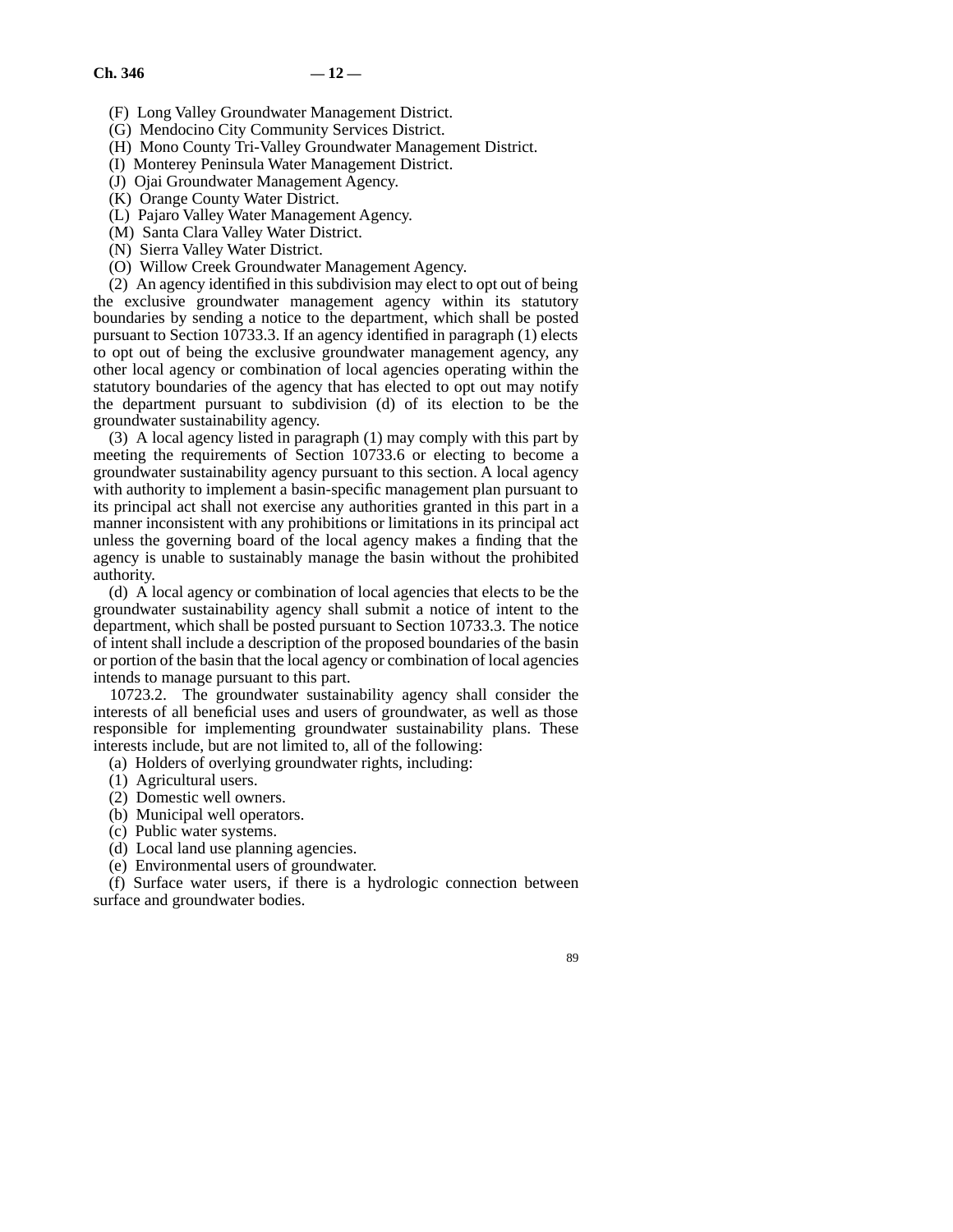(g) The federal government, including, but not limited to, the military and managers of federal lands.

(h) California Native American tribes.

(i) Disadvantaged communities, including, but not limited to, those served by private domestic wells or small community water systems.

(j) Entities listed in Section 10927 that are monitoring and reporting groundwater elevations in all or a part of a groundwater basin managed by the groundwater sustainability agency.

10723.4. The groundwater sustainability agency shall establish and maintain a list of persons interested in receiving notices regarding plan preparation, meeting announcements, and availability of draft plans, maps, and other relevant documents. Any person may request, in writing, to be placed on the list of interested persons.

10723.6. (a) A combination of local agencies may form a groundwater sustainability agency by using any of the following methods:

(1) A joint powers agreement.

(2) A memorandum of agreement or other legal agreement.

(b) A water corporation regulated by the Public Utilities Commission may participate in a groundwater sustainability agency if the local agencies approve.

10723.8. (a) Within 30 days of electing to be or forming a groundwater sustainability agency, the groundwater sustainability agency shall inform the department of its election or formation and its intent to undertake sustainable groundwater management. The notification shall include the following information, as applicable:

(1) The service area boundaries, the basin the agency is managing, and the other groundwater sustainability agencies operating within the basin.

(2) A copy of the resolution forming the new agency.

(3) A copy of any new bylaws, ordinances, or new authorities adopted by the local agency.

(4) A list of interested parties developed pursuant to Section 10723.2 and an explanation of how their interests will be considered in the development and operation of the groundwater sustainability agency and the development and implementation of the agency's sustainability plan.

(b) Except as provided in subdivision (d), 90 days following the posting of the notice pursuant to this section, the groundwater sustainability agency shall be presumed the exclusive groundwater sustainability agency within the area of the basin the agency is managing as described in the notice, provided that no other notice was submitted.

(c) A groundwater sustainability agency may withdraw from managing a basin by notifying the department in writing of its intent to withdraw.

(d) This section does not preclude the board from taking an action pursuant to Section 10735.6.

(e) The department shall post all notices received under this section in accordance with Section 10733.3.

10724. (a) In the event that there is an area within a basin that is not within the management area of a groundwater sustainability agency, the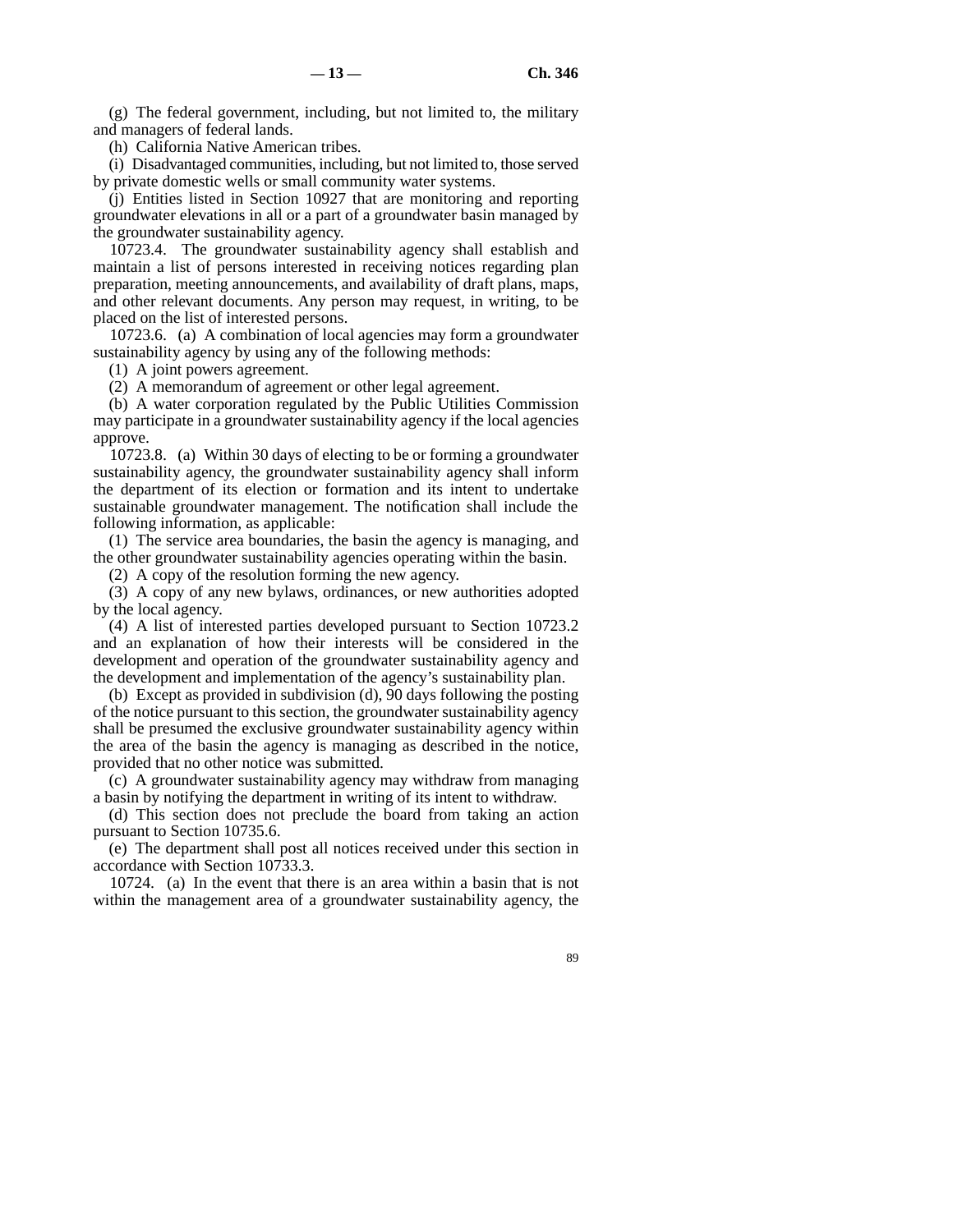county within which that unmanaged area lies will be presumed to be the groundwater sustainability agency for that area.

(b) A county described in subdivision (a) shall provide notification to the department pursuant to Section 10723.8 unless the county notifies the department that it will not be the groundwater sustainability agency for the area. Extractions of groundwater made on or after July 1, 2017, in that area shall be subject to reporting in accordance with Part 5.2 (commencing with Section 5200) of Division 2 if the county does either of the following:

(1) Notifies the department that it will not be the groundwater sustainability agency for an area.

(2) Fails to provide notification to the department pursuant to Section 10723.8 for an area on or before June 30, 2017.

#### Chapter 5. Powers and Authorities

10725. (a) A groundwater sustainability agency may exercise any of the powers described in this chapter in implementing this part, in addition to, and not as a limitation on, any existing authority, if the groundwater sustainability agency adopts and submits to the department a groundwater sustainability plan or prescribed alternative documentation in accordance with Section 10733.6.

(b) A groundwater sustainability agency has and may use the powers in this chapter to provide the maximum degree of local control and flexibility consistent with the sustainability goals of this part.

10725.2. (a) A groundwater sustainability agency may perform any act necessary or proper to carry out the purposes of this part.

(b) A groundwater sustainability agency may adopt rules, regulations, ordinances, and resolutions for the purpose of this part, in compliance with any procedural requirements applicable to the adoption of a rule, regulation, ordinance, or resolution by the groundwater sustainability agency.

(c) In addition to any other applicable procedural requirements, the groundwater sustainability agency shall provide notice of the proposed adoption of the groundwater sustainability plan on its Internet Web site and provide for electronic notice to any person who requests electronic notification.

10725.4. (a) A groundwater sustainability agency may conduct an investigation for the purposes of this part, including, but not limited to, investigations for the following:

(1) To determine the need for groundwater management.

(2) To prepare and adopt a groundwater sustainability plan and implementing rules and regulations.

(3) To propose and update fees.

(4) To monitor compliance and enforcement.

(b) An investigation may include surface waters and surface water rights as well as groundwater and groundwater rights.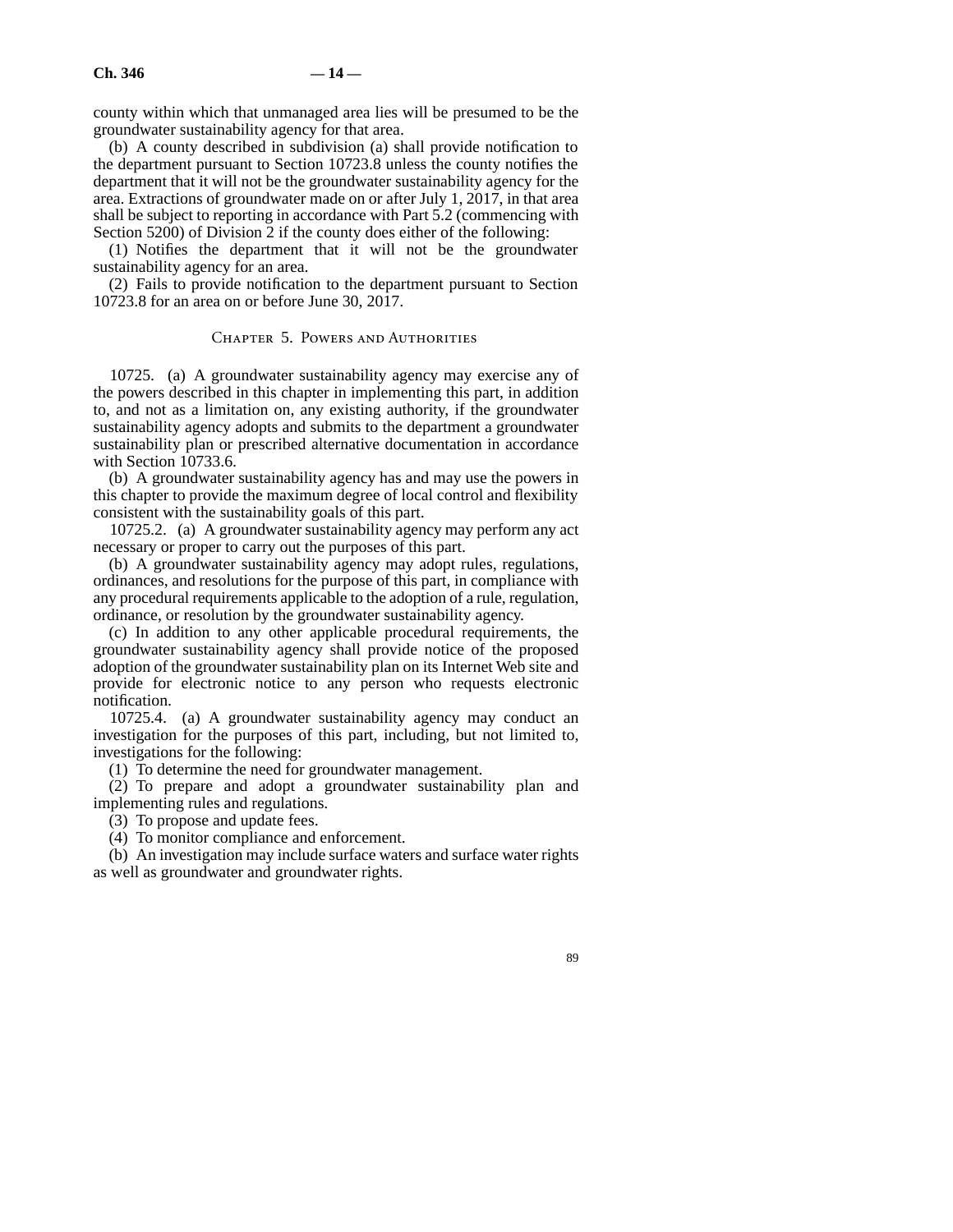(c) In connection with an investigation, a groundwater sustainability agency may inspect the property or facilities of a person or entity to ascertain whether the purposes of this part are being met and compliance with this part. The local agency may conduct an inspection pursuant to this section upon obtaining any necessary consent or obtaining an inspection warrant pursuant to the procedure set forth in Title 13 (commencing with Section 1822.50) of Part 3 of the Code of Civil Procedure.

10725.6. A groundwater sustainability agency may require registration of a groundwater extraction facility within the management area of the groundwater sustainability agency.

10725.8. (a) A groundwater sustainability agency may require through its groundwater sustainability plan that the use of every groundwater extraction facility within the management area of the groundwater sustainability agency be measured by a water-measuring device satisfactory to the groundwater sustainability agency.

(b) All costs associated with the purchase and installation of the water-measuring device shall be borne by the owner or operator of each groundwater extraction facility. The water measuring devices shall be installed by the groundwater sustainability agency or, at the groundwater sustainability agency's option, by the owner or operator of the groundwater extraction facility. Water-measuring devices shall be calibrated on a reasonable schedule as may be determined by the groundwater sustainability agency.

(c) A groundwater sustainability agency may require, through its groundwater sustainability plan, that the owner or operator of a groundwater extraction facility within the groundwater sustainability agency file an annual statement with the groundwater sustainability agency setting forth the total extraction in acre-feet of groundwater from the facility during the previous water year.

(d) In addition to the measurement of groundwater extractions pursuant to subdivision (a), a groundwater sustainability agency may use any other reasonable method to determine groundwater extraction.

(e) This section does not apply to de minimis extractors.

10726. An entity within the area of a groundwater sustainability plan shall report the diversion of surface water to underground storage to the groundwater sustainability agency for the relevant portion of the basin.

10726.2. A groundwater sustainability agency may do the following:

(a) Acquire by grant, purchase, lease, gift, devise, contract, construction, or otherwise, and hold, use, enjoy, sell, let, and dispose of, real and personal property of every kind, including lands, water rights, structures, buildings, rights-of-way, easements, and privileges, and construct, maintain, alter, and operate any and all works or improvements, within or outside the agency, necessary or proper to carry out any of the purposes of this part.

(b) Appropriate and acquire surface water or groundwater and surface water or groundwater rights, import surface water or groundwater into the agency, and conserve and store within or outside the agency that water for any purpose necessary or proper to carry out the provisions of this part,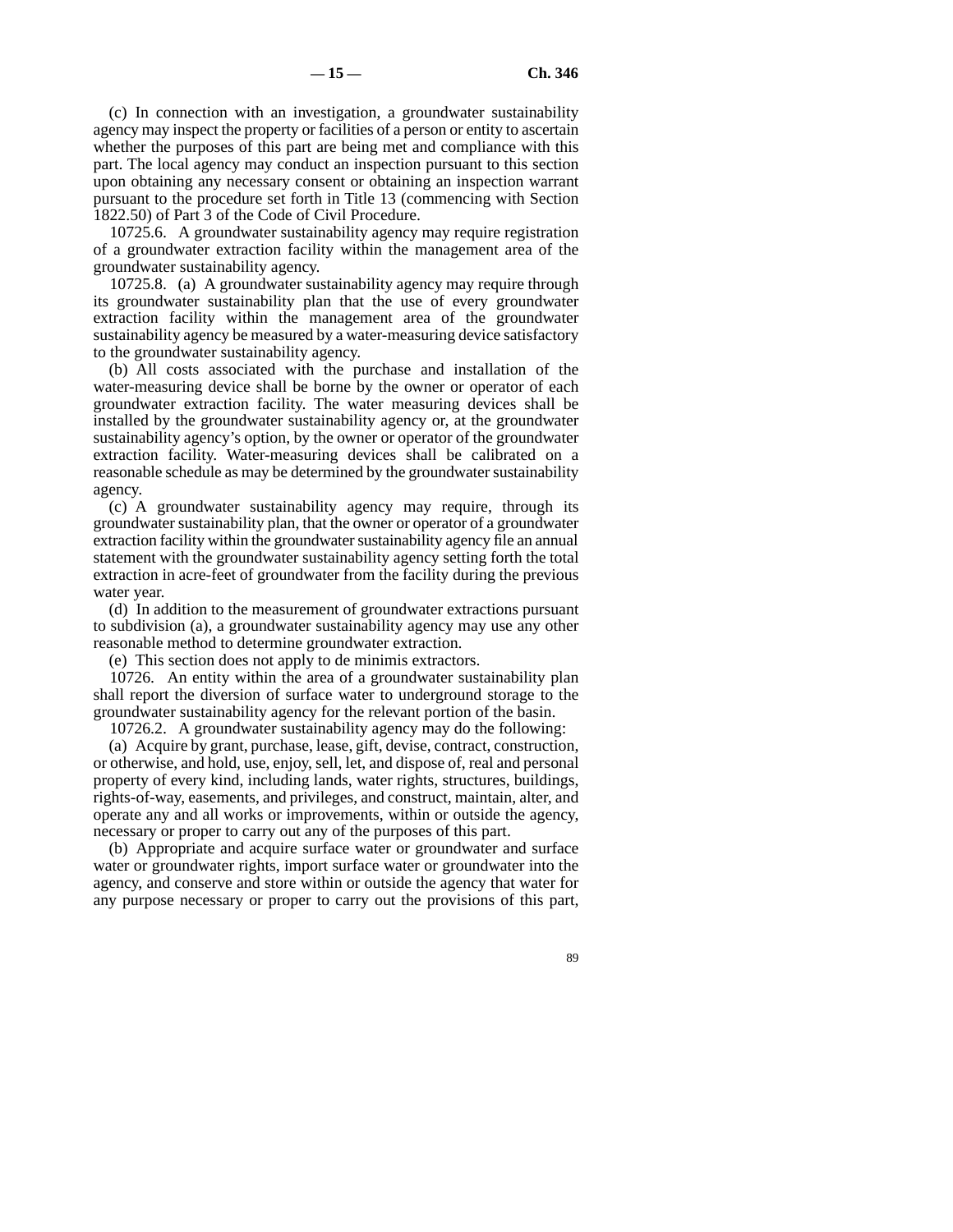including, but not limited to, the spreading, storing, retaining, or percolating into the soil of the waters for subsequent use or in a manner consistent with the provisions of Section 10727.2. As part of this authority, the agency shall not alter another person's or agency's existing groundwater conjunctive use or storage program except upon a finding that the conjunctive use or storage program interferes with implementation of the agency's groundwater sustainability plan.

(c) Provide for a program of voluntary fallowing of agricultural lands or validate an existing program.

(d) Perform any acts necessary or proper to enable the agency to purchase, transfer, deliver, or exchange water or water rights of any type with any person that may be necessary or proper to carry out any of the purposes of this part, including, but not limited to, providing surface water in exchange for a groundwater extractor's agreement to reduce or cease groundwater extractions. The agency shall not deliver retail water supplies within the service area of a public water system without either the consent of that system or authority under the agency's existing authorities.

(e) Transport, reclaim, purify, desalinate, treat, or otherwise manage and control polluted water, wastewater, or other waters for subsequent use in a manner that is necessary or proper to carry out the purposes of this part.

(f) Commence, maintain, intervene in, defend, compromise, and assume the cost and expenses of any and all actions and proceedings.

10726.4. (a) A groundwater sustainability agency shall have the following additional authority and may regulate groundwater extraction using that authority:

(1) To impose spacing requirements on new groundwater well construction to minimize well interference and impose reasonable operating regulations on existing groundwater wells to minimize well interference, including requiring extractors to operate on a rotation basis.

(2) To control groundwater extractions by regulating, limiting, or suspending extractions from individual groundwater wells or extractions from groundwater wells in the aggregate, construction of new groundwater wells, enlargement of existing groundwater wells, or reactivation of abandoned groundwater wells, or otherwise establishing groundwater extraction allocations. A limitation on extractions by a groundwater sustainability agency shall not be construed to be a final determination of rights to extract groundwater from the basin or any portion of the basin.

(3) To authorize temporary and permanent transfers of groundwater extraction allocations within the agency's boundaries, if the total quantity of groundwater extracted in any water year is consistent with the provisions of the groundwater sustainability plan. The transfer is subject to applicable city and county ordinances.

(4) To establish accounting rules to allow unused groundwater extraction allocations issued by the agency to be carried over from one year to another and voluntarily transferred, if the total quantity of groundwater extracted in any five-year period is consistent with the provisions of the groundwater sustainability plan.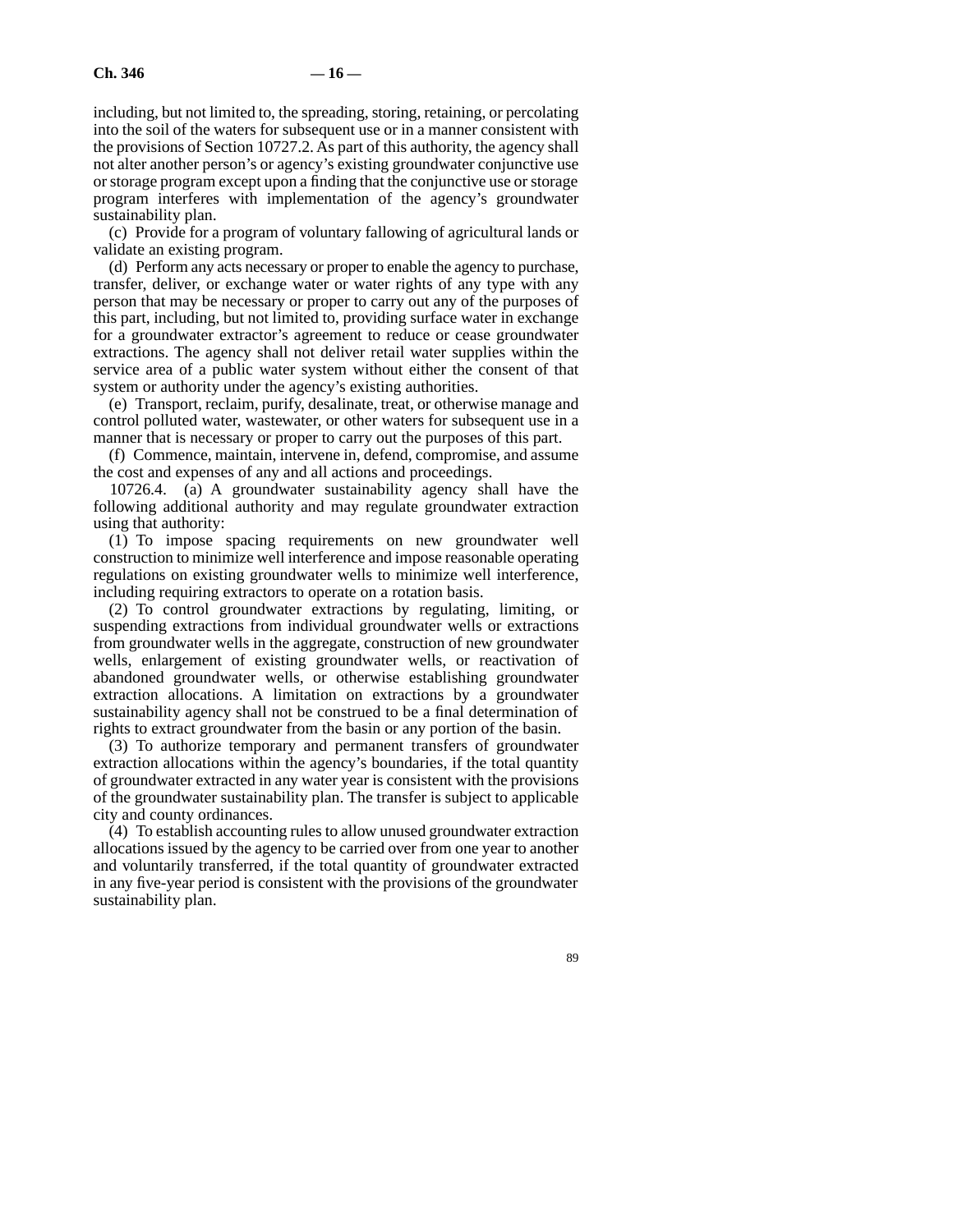(b) This section does not authorize a groundwater sustainability agency to issue permits for the construction, modification, or abandonment of groundwater wells, except as authorized by a county with authority to issue those permits. A groundwater sustainability agency may request of the county, and the county shall consider, that the county forward permit requests for the construction of new groundwater wells, the enlarging of existing groundwater wells, and the reactivation of abandoned groundwater wells to the groundwater sustainability agency before permit approval.

10726.6. (a) A groundwater sustainability agency that adopts a groundwater sustainability plan may file an action to determine the validity of the plan pursuant to Chapter 9 (commencing with Section 860) of Title 10 of Part 2 of the Code of Civil Procedure no sooner than 180 days following the adoption of the plan.

(b) Subject to Sections 394 and 397 of the Code of Civil Procedure, the venue for an action pursuant to this section shall be the county in which the principal office of the groundwater management agency is located.

(c) Any judicial action or proceeding to attack, review, set aside, void, or annul the ordinance or resolution imposing a new, or increasing an existing, fee imposed pursuant to Section 10730, 10730.2, or 10730.4 shall be commenced within 180 days following the adoption of the ordinance or resolution.

(d) Any person may pay a fee imposed pursuant to Section 10730, 10730.2, or 10730.4 under protest and bring an action against the governing body in the superior court to recover any money that the governing body refuses to refund. Payments made and actions brought under this section shall be made and brought in the manner provided for the payment of taxes under protest and actions for refund of that payment in Article 2 (commencing with Section 5140) of Chapter 5 of Part 9 of Division 1 of the Revenue and Taxation Code, as applicable.

(e) Except as otherwise provided in this section, actions by a groundwater sustainability agency are subject to judicial review pursuant to Section 1085 of the Code of Civil Procedure.

10726.8. (a) This part is in addition to, and not a limitation on, the authority granted to a local agency under any other law. The local agency may use the local agency's authority under any other law to apply and enforce any requirements of this part, including, but not limited to, the collection of fees.

(b) Nothing in this part shall be construed as authorizing a local agency to make a binding determination of the water rights of any person or entity.

(c) Nothing in this part is a limitation on the authority of the board, the department, or the State Department of Public Health.

(d) Notwithstanding Section 6103 of the Government Code, a state or local agency that extracts groundwater shall be subject to a fee imposed under this part to the same extent as any nongovernmental entity.

(e) Except as provided in subdivision (d), this part does not authorize a local agency to impose any requirement on the state or any agency,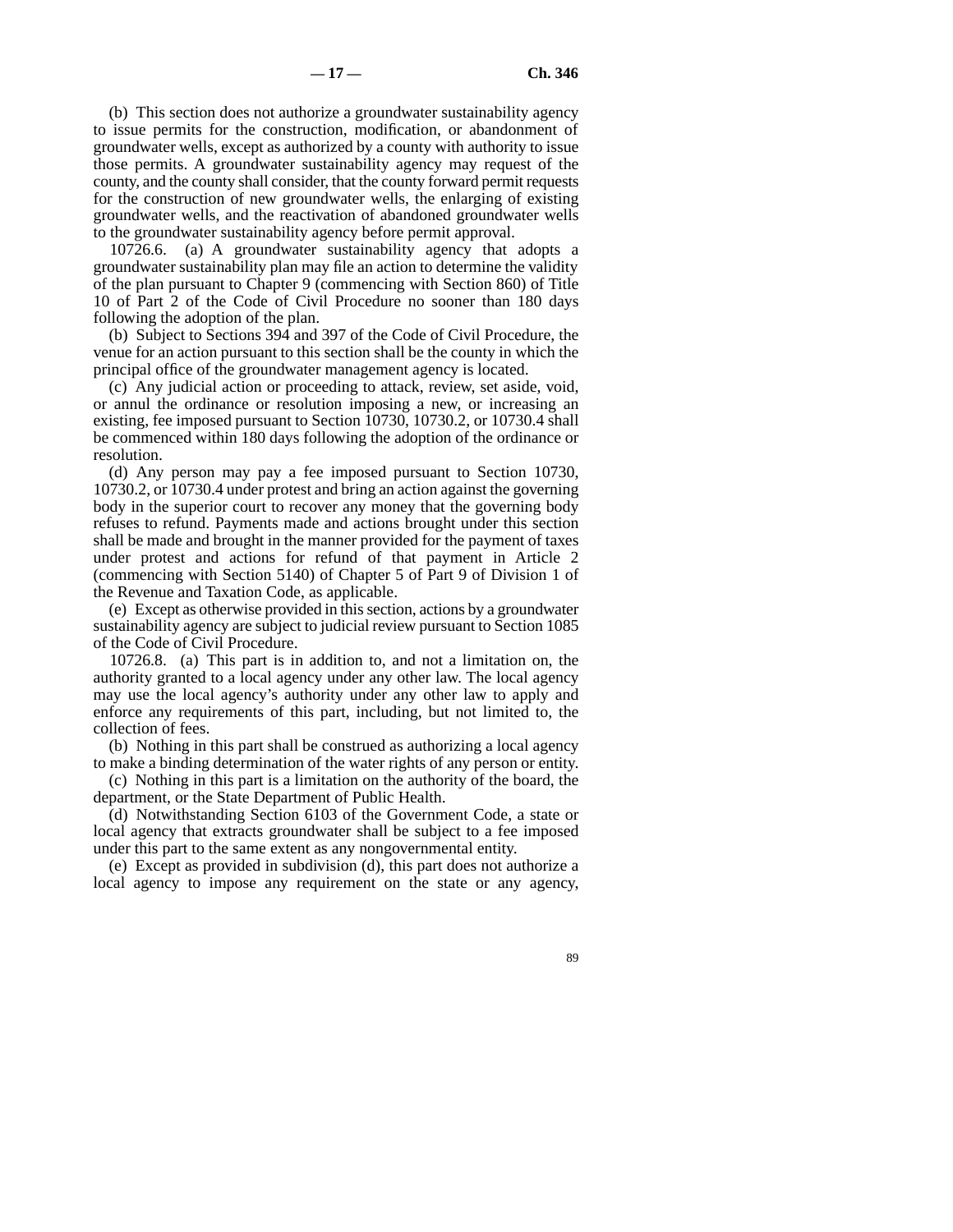department, or officer of the state. State agencies and departments shall work cooperatively with a local agency on a voluntary basis.

(f) Nothing in a groundwater sustainability plan shall be interpreted as superseding the land use authority of cities and counties.

#### Chapter 6. Groundwater Sustainability Plans

10727. (a) A groundwater sustainability plan shall be developed and implemented for each medium- or high-priority basin by a groundwater sustainability agency to meet the sustainability goal established pursuant to this part. The groundwater sustainability plan may incorporate, extend, or be based on a plan adopted pursuant to Part 2.75 (commencing with Section 10750).

(b) A groundwater sustainability plan may be any of the following:

(1) A single plan covering the entire basin developed and implemented by one groundwater sustainability agency.

(2) A single plan covering the entire basin developed and implemented by multiple groundwater sustainability agencies.

(3) Subject to Section 10727.6, multiple plans implemented by multiple groundwater sustainability agencies and coordinated pursuant to a single coordination agreement that covers the entire basin.

10727.2. A groundwater sustainability plan shall include all of the following:

(a) A description of the physical setting and characteristics of the aquifer system underlying the basin that includes the following:

(1) Historical data, to the extent available.

(2) Groundwater levels, groundwater quality, subsidence, and groundwater-surface water interaction.

(3) A general discussion of historical and projected water demands and supplies.

(4) A map that details the area of the basin and the boundaries of the groundwater sustainability agencies that overlie the basin that have or are developing groundwater sustainability plans.

(5) A map identifying existing and potential recharge areas for the basin. The map or maps shall identify the existing recharge areas that substantially contribute to the replenishment of the groundwater basin. The map or maps shall be provided to the appropriate local planning agencies after adoption of the groundwater sustainability plan.

(b)  $(1)$  Measurable objectives, as well as interim milestones in increments of five years, to achieve the sustainability goal in the basin within 20 years of the implementation of the plan.

(2) A description of how the plan helps meet each objective and how each objective is intended to achieve the sustainability goal for the basin for long-term beneficial uses of groundwater.

(3) (A) Notwithstanding paragraph (1), at the request of the groundwater sustainability agency, the department may grant an extension of up to 5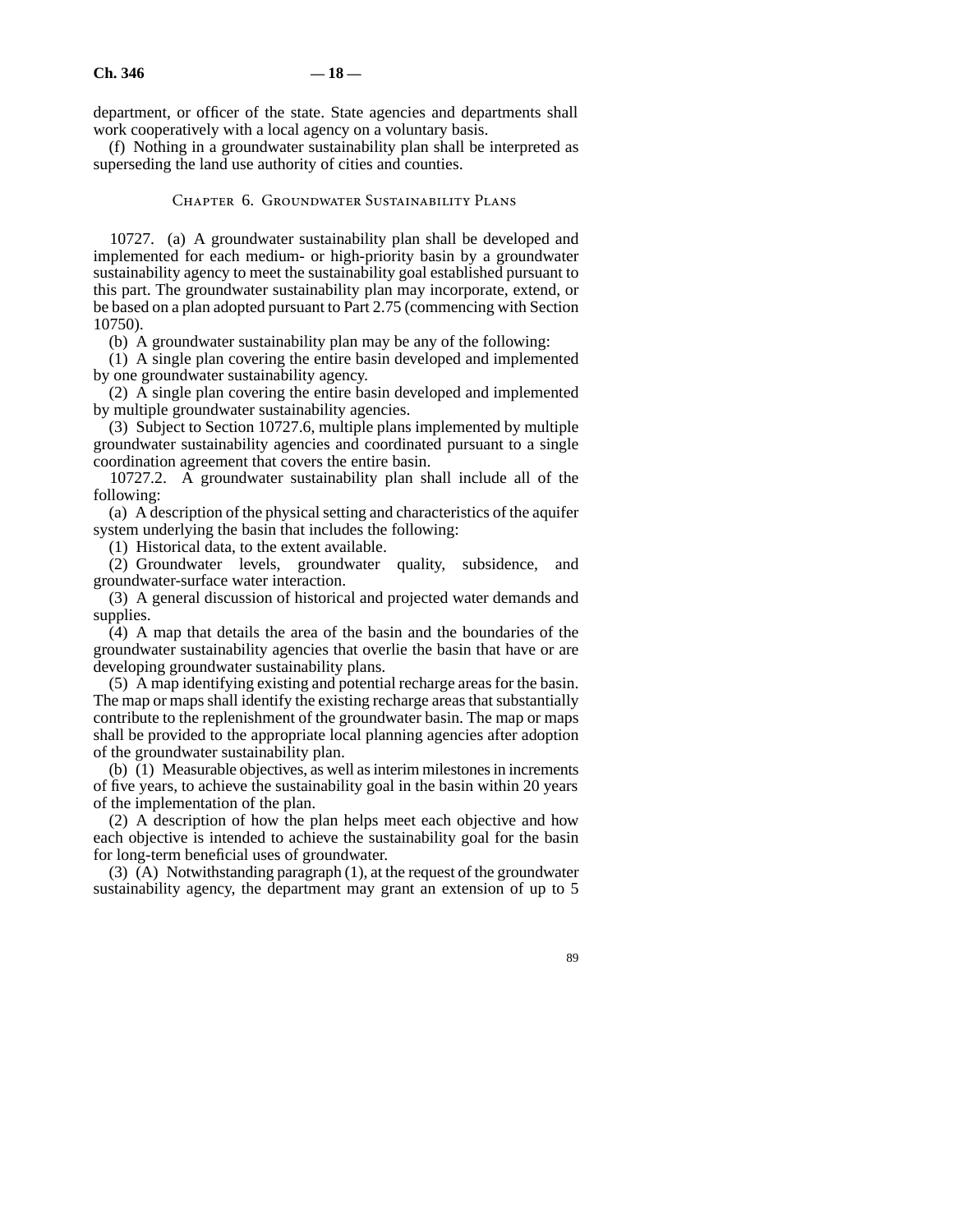years beyond the 20-year sustainability timeframe upon a showing of good cause. The department may grant a second extension of up to five years upon a showing of good cause if the groundwater sustainability agency has begun implementation of the work plan described in clause (iii) of subparagraph (B).

(B) The department may grant an extension pursuant to this paragraph if the groundwater sustainability agency does all of the following:

(i) Demonstrates a need for an extension.

(ii) Has made progress toward meeting the sustainability goal as demonstrated by its progress at achieving the milestones identified in its groundwater sustainability plan.

(iii) Adopts a feasible work plan for meeting the sustainability goal during the extension period.

(4) The plan may, but is not required to, address undesirable results that occurred before, and have not been corrected by, January 1, 2015. Notwithstanding paragraphs (1) to (3), inclusive, a groundwater sustainability agency has discretion as to whether to set measurable objectives and the timeframes for achieving any objectives for undesirable results that occurred before, and have not been corrected by, January 1, 2015.

(c) A planning and implementation horizon.

(d) Components relating to the following, as applicable to the basin:

(1) The monitoring and management of groundwater levels within the basin.

(2) The monitoring and management of groundwater quality, groundwater quality degradation, inelastic land surface subsidence, and changes in surface flow and surface water quality that directly affect groundwater levels or quality or are caused by groundwater extraction in the basin.

(3) Mitigation of overdraft.

(4) How recharge areas identified in the plan substantially contribute to the replenishment of the basin.

(5) A description of surface water supply used or available for use for groundwater recharge or in-lieu use.

(e) A summary of the type of monitoring sites, type of measurements, and the frequency of monitoring for each location monitoring groundwater levels, groundwater quality, subsidence, streamflow, precipitation, evaporation, and tidal influence. The plan shall include a summary of monitoring information such as well depth, screened intervals, and aquifer zones monitored, and a summary of the type of well relied on for the information, including public, irrigation, domestic, industrial, and monitoring wells.

(f) Monitoring protocols that are designed to detect changes in groundwater levels, groundwater quality, inelastic surface subsidence for basins for which subsidence has been identified as a potential problem, and flow and quality of surface water that directly affect groundwater levels or quality or are caused by groundwater extraction in the basin. The monitoring protocols shall be designed to generate information that promotes efficient and effective groundwater management.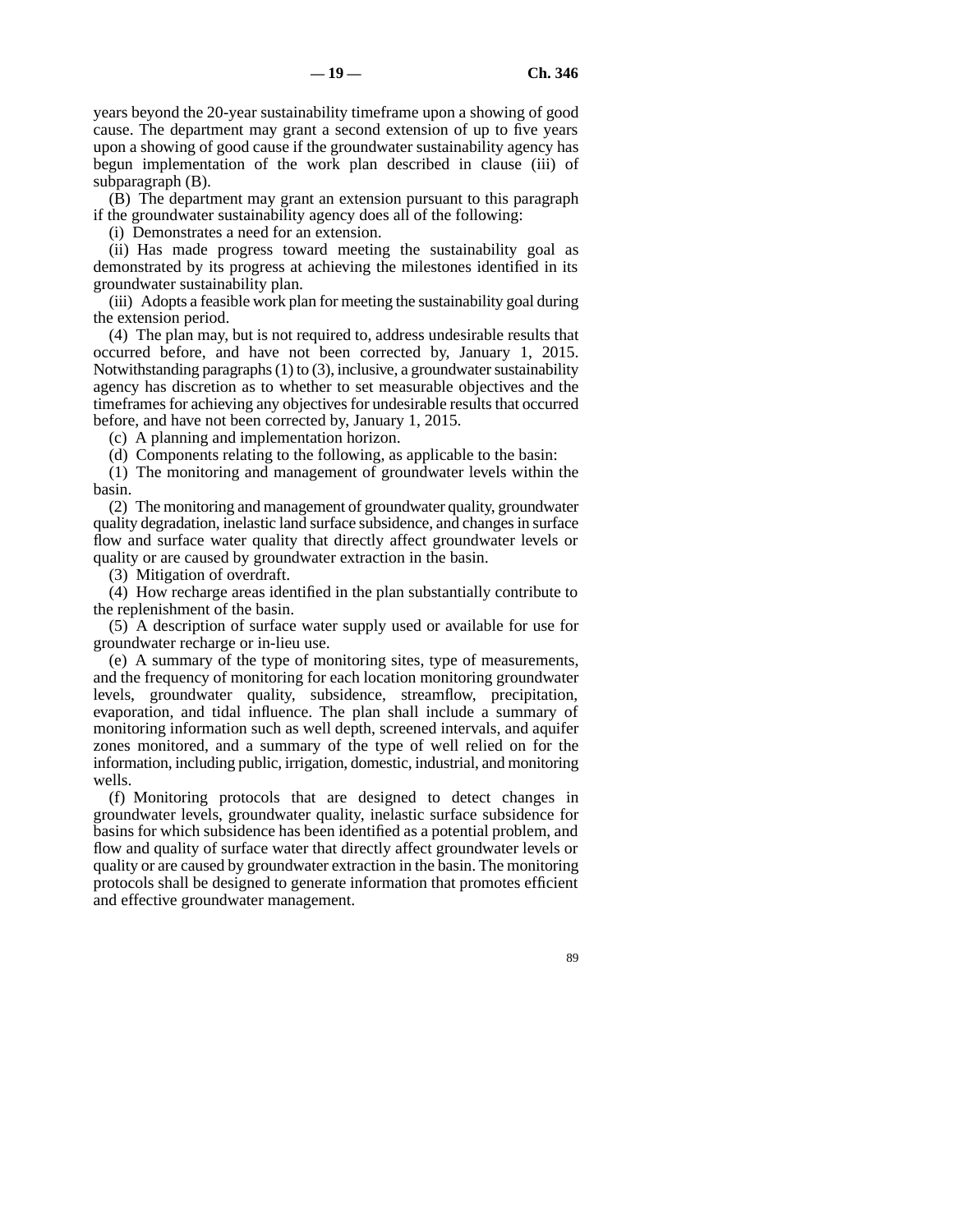(g) A description of the consideration given to the applicable county and city general plans and a description of the various adopted water resources-related plans and programs within the basin and an assessment of how the groundwater sustainability plan may affect those plans.

10727.4. In addition to the requirements of Section 10727.2, a groundwater sustainability plan shall include, where appropriate and in collaboration with the appropriate local agencies, all of the following:

(a) Control of saline water intrusion.

(b) Wellhead protection areas and recharge areas.

(c) Migration of contaminated groundwater.

(d) A well abandonment and well destruction program.

(e) Replenishment of groundwater extractions.

(f) Activities implementing, opportunities for, and removing impediments to, conjunctive use or underground storage.

(g) Well construction policies.

(h) Measures addressing groundwater contamination cleanup, recharge, diversions to storage, conservation, water recycling, conveyance, and extraction projects.

(i) Efficient water management practices, as defined in Section 10902, for the delivery of water and water conservation methods to improve the efficiency of water use.

(j) Efforts to develop relationships with state and federal regulatory agencies.

(k) Processes to review land use plans and efforts to coordinate with land use planning agencies to assess activities that potentially create risks to groundwater quality or quantity.

(*l*) Impacts on groundwater dependent ecosystems.

10727.6. Groundwater sustainability agencies intending to develop and implement multiple groundwater sustainability plans pursuant to paragraph (3) of subdivision (b) of Section 10727 shall coordinate with other agencies preparing a groundwater sustainability plan within the basin to ensure that the plans utilize the same data and methodologies for the following assumptions in developing the plan:

(a) Groundwater elevation data.

(b) Groundwater extraction data.

- (c) Surface water supply.
- (d) Total water use.
- (e) Change in groundwater storage.
- (f) Water budget.
- (g) Sustainable yield.

10727.8. (a) Prior to initiating the development of a groundwater sustainability plan, the groundwater sustainability agency shall make available to the public and the department a written statement describing the manner in which interested parties may participate in the development and implementation of the groundwater sustainability plan. The groundwater sustainability agency shall provide the written statement to the legislative body of any city, county, or city and county located within the geographic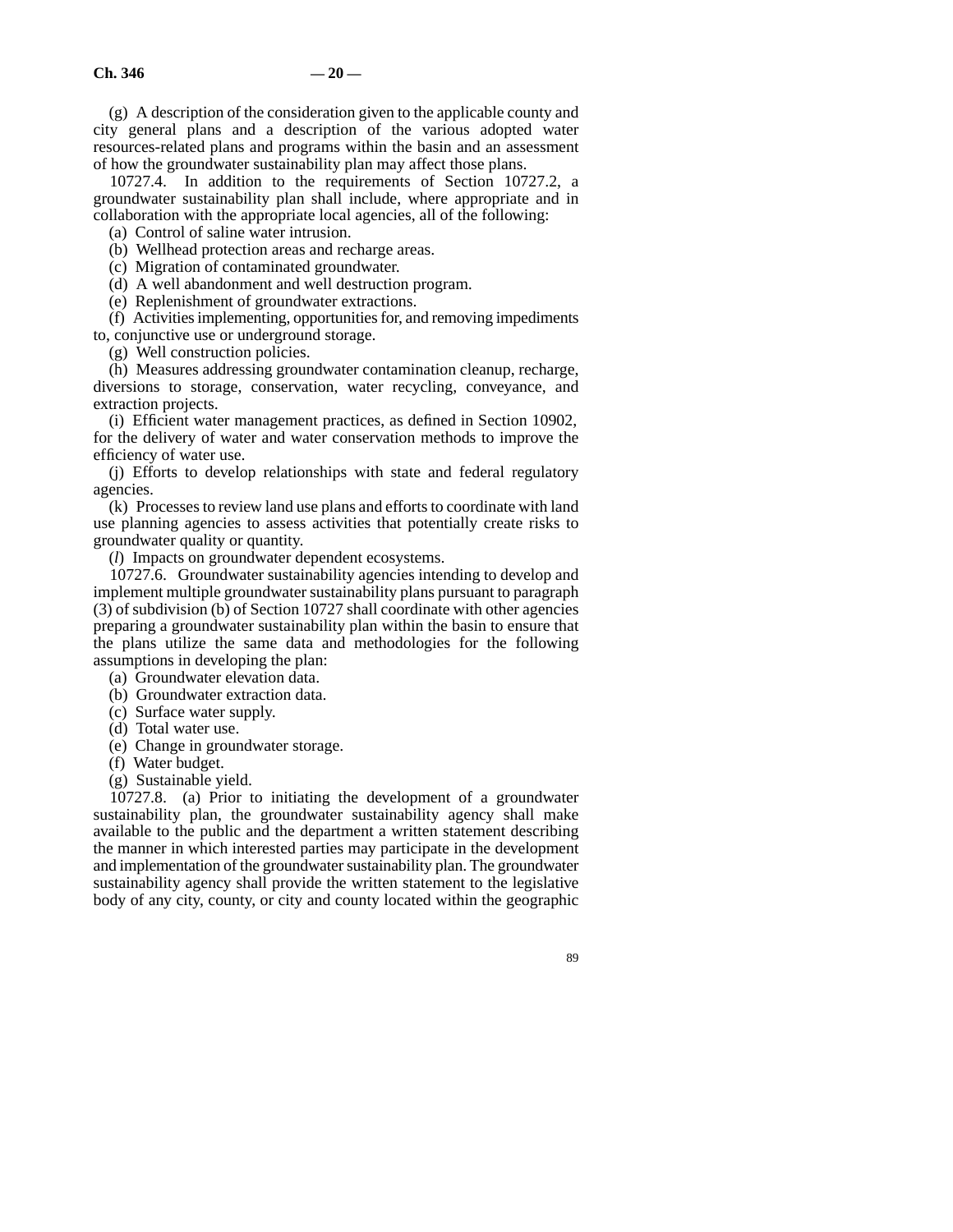area to be covered by the plan. The groundwater sustainability agency may appoint and consult with an advisory committee consisting of interested parties for the purposes of developing and implementing a groundwater sustainability plan. The groundwater sustainability agency shall encourage the active involvement of diverse social, cultural, and economic elements of the population within the groundwater basin prior to and during the development and implementation of the groundwater sustainability plan.

(b) For purposes of this section, interested parties include entities listed in Section 10927 that are monitoring and reporting groundwater elevations in all or a part of a groundwater basin managed by the groundwater sustainability agency.

10728. On the April 1 following the adoption of a groundwater sustainability plan and annually thereafter, a groundwater sustainability agency shall submit a report to the department containing the following information about the basin managed in the groundwater sustainability plan:

(a) Groundwater elevation data.

(b) Annual aggregated data identifying groundwater extraction for the preceding water year.

(c) Surface water supply used for or available for use for groundwater recharge or in-lieu use.

(d) Total water use.

(e) Change in groundwater storage.

10728.2. A groundwater sustainability agency shall periodically evaluate its groundwater sustainability plan, assess changing conditions in the basin that may warrant modification of the plan or management objectives, and may adjust components in the plan. An evaluation of the plan shall focus on determining whether the actions under the plan are meeting the plan's management objectives and whether those objectives are meeting the sustainability goal in the basin.

10728.4. A groundwater sustainability agency may adopt or amend a groundwater sustainability plan after a public hearing, held at least 90 days after providing notice to a city or county within the area of the proposed plan or amendment. The groundwater sustainability agency shall review and consider comments from any city or county that receives notice pursuant to this section and shall consult with a city or county that requests consultation within 30 days of receipt of the notice. Nothing in this section is intended to preclude an agency and a city or county from otherwise consulting or commenting regarding the adoption or amendment of a plan.

10728.6. Division 13 (commencing with Section 21000) of the Public Resources Code does not apply to the preparation and adoption of plans pursuant to this chapter. Nothing in this part shall be interpreted as exempting from Division 13 (commencing with Section 21000) of the Public Resources Code a project that would implement actions taken pursuant to a plan adopted pursuant to this chapter.

SEC. 4. Section 10750.1 is added to the Water Code, to read:

10750.1. (a) Beginning January 1, 2015, a new plan shall not be adopted and an existing plan shall not be renewed pursuant to this part, except as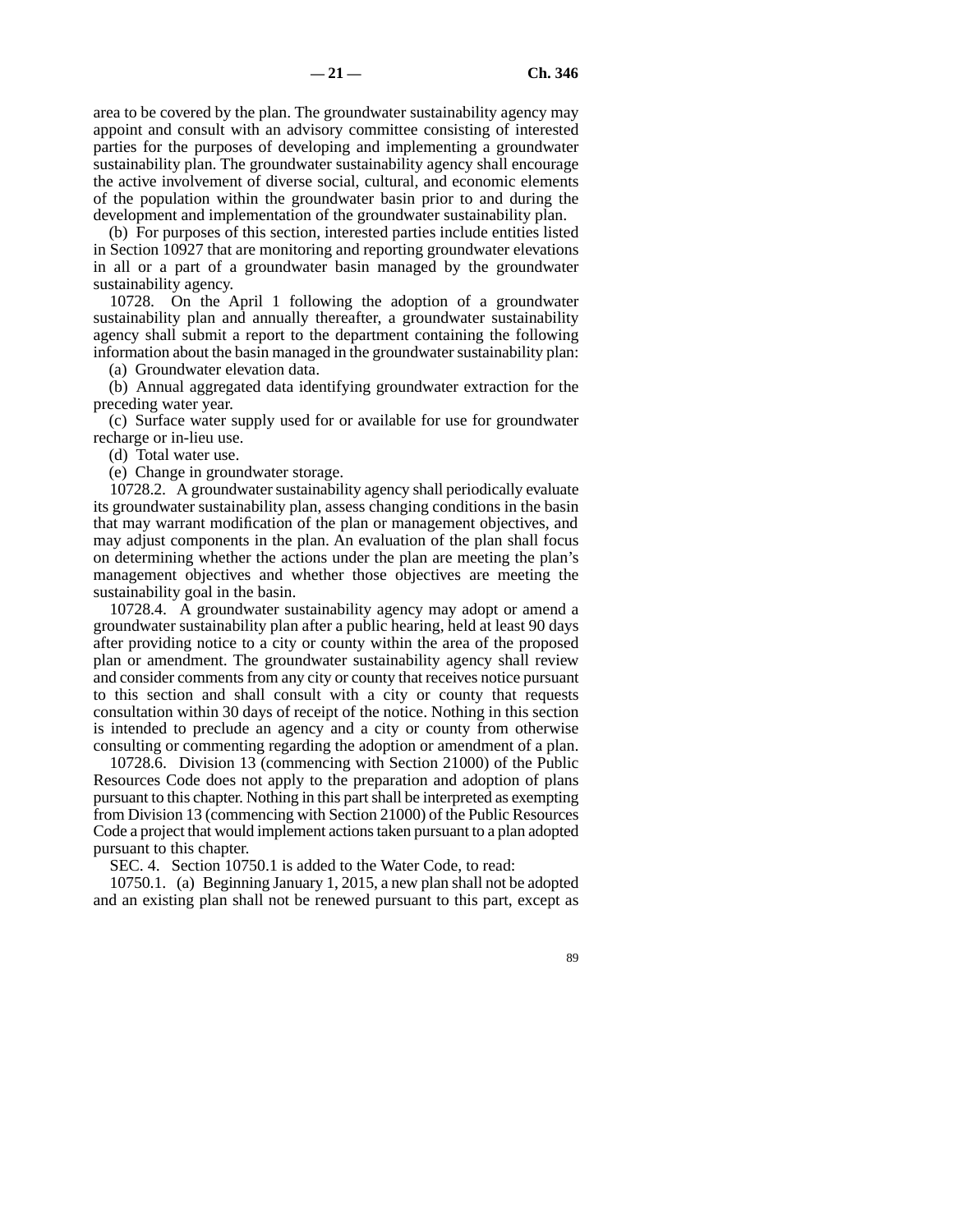provided in subdivision (b). A plan adopted before January 1, 2015, shall remain in effect until a groundwater sustainability plan is adopted pursuant to Part 2.74 (commencing with Section 10720).

(b) This section does not apply to a low- or very low priority basin as categorized for the purposes of Part 2.74 (commencing with Section 10720).

(c) This section does not apply to a plan submitted as an alternative pursuant to Section 10733.6, unless the department has not determined that the alternative satisfies the objectives of Part 2.74 (commencing with Section 10720) on or before January 31, 2020, or the department later determines that the plan does not satisfy the objectives of that part.

SEC. 5. Section 10927 of the Water Code is amended to read:

10927. Any of the following entities may assume responsibility for monitoring and reporting groundwater elevations in all or a part of a basin or subbasin in accordance with this part:

(a) A watermaster or water management engineer appointed by a court or pursuant to statute to administer a final judgment determining rights to groundwater.

(b) (1) A groundwater management agency with statutory authority to manage groundwater pursuant to its principal act that is monitoring groundwater elevations in all or a part of a groundwater basin or subbasin on or before January 1, 2010.

(2) A water replenishment district established pursuant to Division 18 (commencing with Section 60000). This part does not expand or otherwise affect the authority of a water replenishment district relating to monitoring groundwater elevations.

(3) A groundwater sustainability agency with statutory authority to manage groundwater pursuant to Part 2.74 (commencing with Section 10720).

(c) A local agency that is managing all or part of a groundwater basin or subbasin pursuant to Part 2.75 (commencing with Section 10750) and that was monitoring groundwater elevations in all or a part of a groundwater basin or subbasin on or before January 1, 2010, or a local agency or county that is managing all or part of a groundwater basin or subbasin pursuant to any other legally enforceable groundwater management plan with provisions that are substantively similar to those described in that part and that was monitoring groundwater elevations in all or a part of a groundwater basin or subbasin on or before January 1, 2010.

(d) A local agency that is managing all or part of a groundwater basin or subbasin pursuant to an integrated regional water management plan prepared pursuant to Part 2.2 (commencing with Section 10530) that includes a groundwater management component that complies with the requirements of Section 10753.7.

(e) A local agency that has been collecting and reporting groundwater elevations and that does not have an adopted groundwater management plan, if the local agency adopts a groundwater management plan in accordance with Part 2.75 (commencing with Section 10750) by January 1, 2014. The department may authorize the local agency to conduct the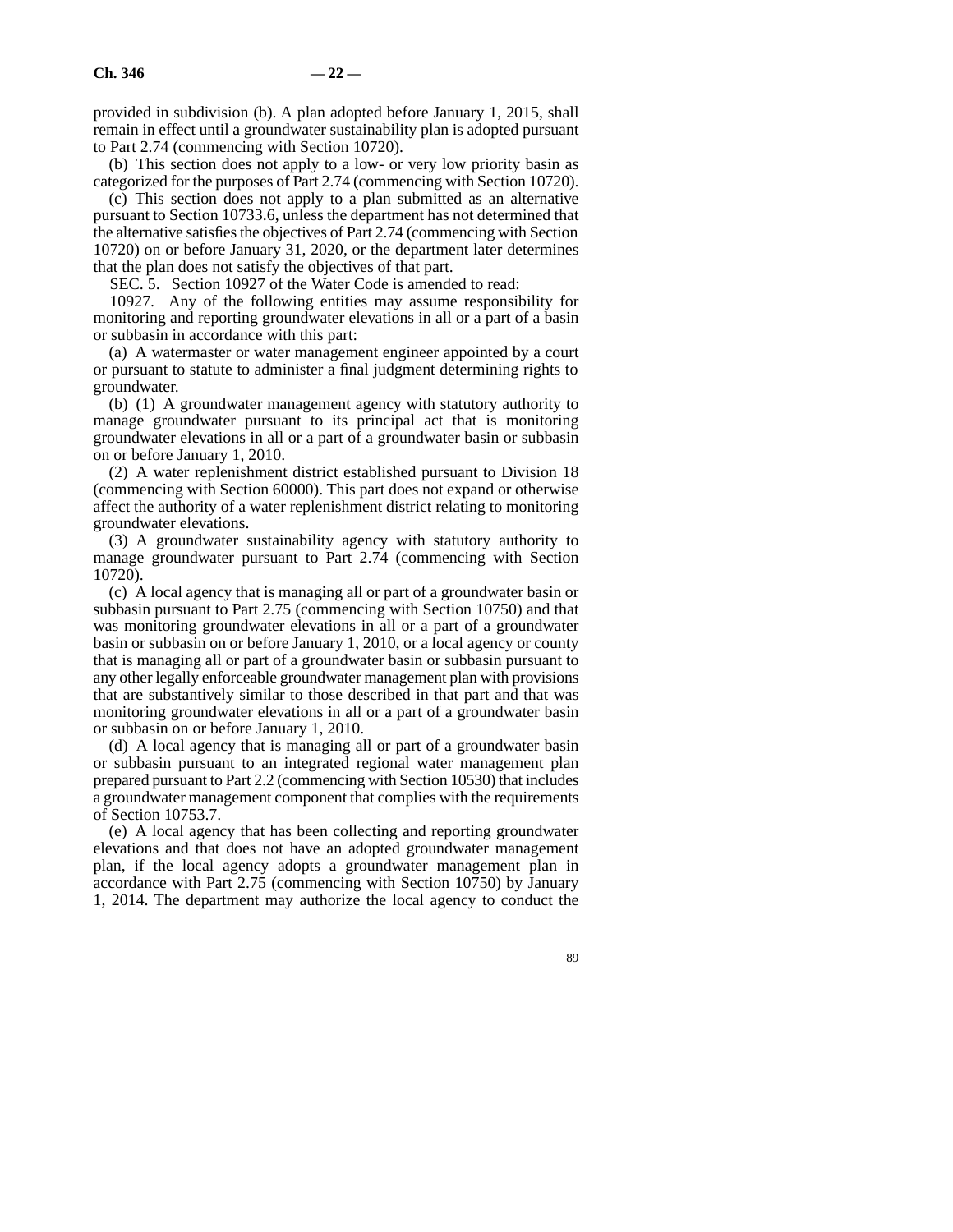monitoring and reporting of groundwater elevations pursuant to this part on an interim basis, until the local agency adopts a groundwater management plan in accordance with Part 2.75 (commencing with Section 10750) or until January 1, 2014, whichever occurs first.

(f) A county that is not managing all or a part of a groundwater basin or subbasin pursuant to a legally enforceable groundwater management plan with provisions that are substantively similar to those described in Part 2.75 (commencing with Section 10750).

(g) A voluntary cooperative groundwater monitoring association formed pursuant to Section 10935.

SEC. 6. Section 10933 of the Water Code is amended to read:

10933. (a) The department shall commence to identify the extent of monitoring of groundwater elevations that is being undertaken within each basin and subbasin.

(b) The department shall prioritize groundwater basins and subbasins for the purpose of implementing this section. In prioritizing the basins and subbasins, the department shall, to the extent data are available, consider all of the following:

(1) The population overlying the basin or subbasin.

(2) The rate of current and projected growth of the population overlying the basin or subbasin.

(3) The number of public supply wells that draw from the basin or subbasin.

(4) The total number of wells that draw from the basin or subbasin.

(5) The irrigated acreage overlying the basin or subbasin.

(6) The degree to which persons overlying the basin or subbasin rely on groundwater as their primary source of water.

(7) Any documented impacts on the groundwater within the basin or subbasin, including overdraft, subsidence, saline intrusion, and other water quality degradation.

(8) Any other information determined to be relevant by the department, including adverse impacts on local habitat and local streamflows.

(c) If the department determines that all or part of a basin or subbasin is not being monitored pursuant to this part, the department shall do all of the following:

(1) Attempt to contact all well owners within the area not being monitored.

(2) Determine if there is an interest in establishing any of the following:

(A) A groundwater management plan pursuant to Part 2.75 (commencing with Section 10750).

(B) An integrated regional water management plan pursuant to Part 2.2 (commencing with Section 10530) that includes a groundwater management component that complies with the requirements of Section 10753.7.

(C) A voluntary groundwater monitoring association pursuant to Section 10935.

(d) If the department determines that there is sufficient interest in establishing a plan or association described in paragraph (2) of subdivision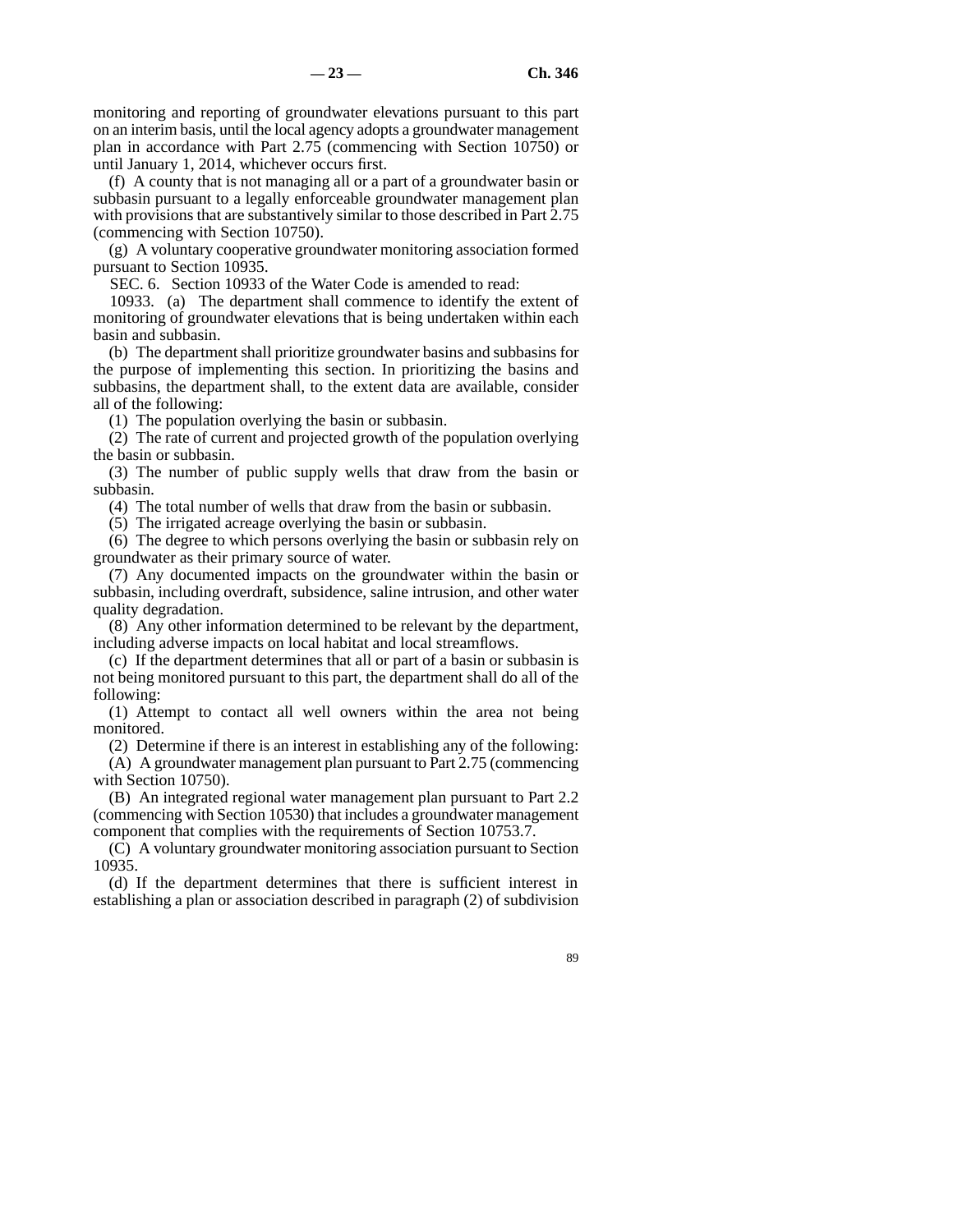(c), or if the county agrees to perform the groundwater monitoring functions in accordance with this part, the department shall work cooperatively with the interested parties to comply with the requirements of this part within two years.

(e) If the department determines, with regard to a basin or subbasin, that there is insufficient interest in establishing a plan or association described in paragraph (2) of subdivision (c), and if the county decides not to perform the groundwater monitoring and reporting functions of this part, the department shall do all of the following:

(1) Identify any existing monitoring wells that overlie the basin or subbasin that are owned or operated by the department or any other state or federal agency.

(2) Determine whether the monitoring wells identified pursuant to paragraph (1) provide sufficient information to demonstrate seasonal and long-term trends in groundwater elevations.

(3) If the department determines that the monitoring wells identified pursuant to paragraph (1) provide sufficient information to demonstrate seasonal and long-term trends in groundwater elevations, the department shall not perform groundwater monitoring functions pursuant to Section 10933.5.

(4) If the department determines that the monitoring wells identified pursuant to paragraph (1) provide insufficient information to demonstrate seasonal and long-term trends in groundwater elevations, the department shall perform groundwater monitoring functions pursuant to Section 10933.5.

SEC. 7. Section 12924 of the Water Code is amended to read:

12924. (a) The department, in conjunction with other public agencies, shall conduct an investigation of the state's groundwater basins. The department shall identify the state's groundwater basins on the basis of geological and hydrological conditions and consideration of political boundary lines whenever practical. The department shall also investigate existing general patterns of groundwater extraction and groundwater recharge within those basins to the extent necessary to identify basins that are subject to critical conditions of overdraft.

(b) The department may revise the boundaries of groundwater basins identified in subdivision (a) based on its own investigations or information provided by others.

(c) The department shall report its findings to the Governor and the Legislature not later than January 1, 2012, and thereafter in years ending in 5 or 0.

SEC. 8. The provisions of this act are severable. If any provision of this act or its application is held invalid, that invalidity shall not affect other provisions or applications that can be given effect without the invalid provision or application.

SEC. 9. No reimbursement is required by this act pursuant to Section 6 of Article XIII B of the California Constitution because the only costs that may be incurred by a local agency or school district will be incurred because this act creates a new crime or infraction, eliminates a crime or infraction,